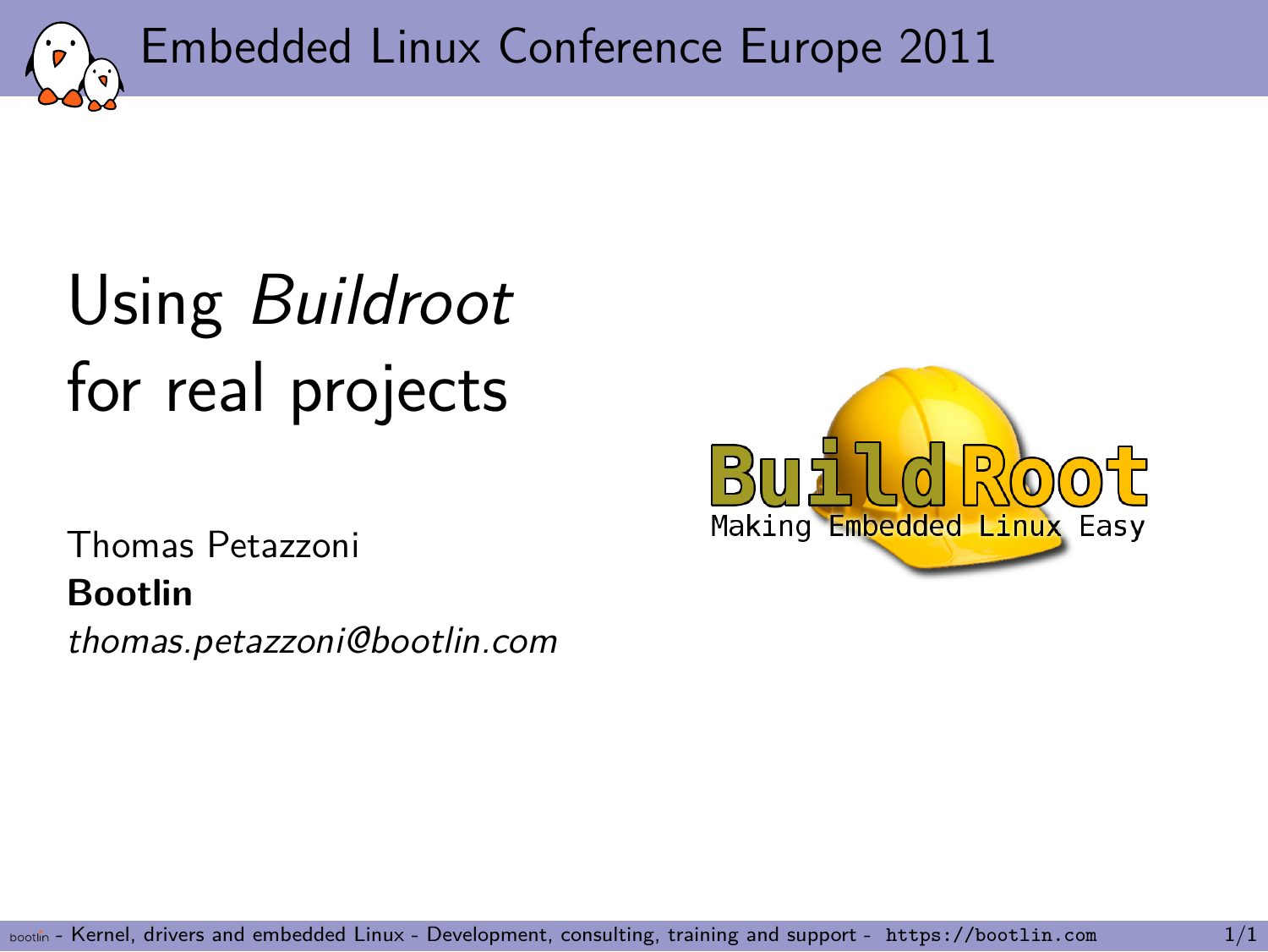### Thomas Petazzoni

- ▶ Embedded Linux engineer and trainer at Bootlin since 2008
	- ▶ Embedded Linux development: kernel and driver development, system integration, boot time and power consumption optimization, consulting, etc.
	- ▶ Embedded Linux and driver development training, with materials freely available under a Creative Commons license.
	- ▶ https://www.bootlin.com
- ▶ Major contributor to Buildroot, an open-source, simple and fast embedded Linux build system
- ▶ Living in Toulouse, south west of France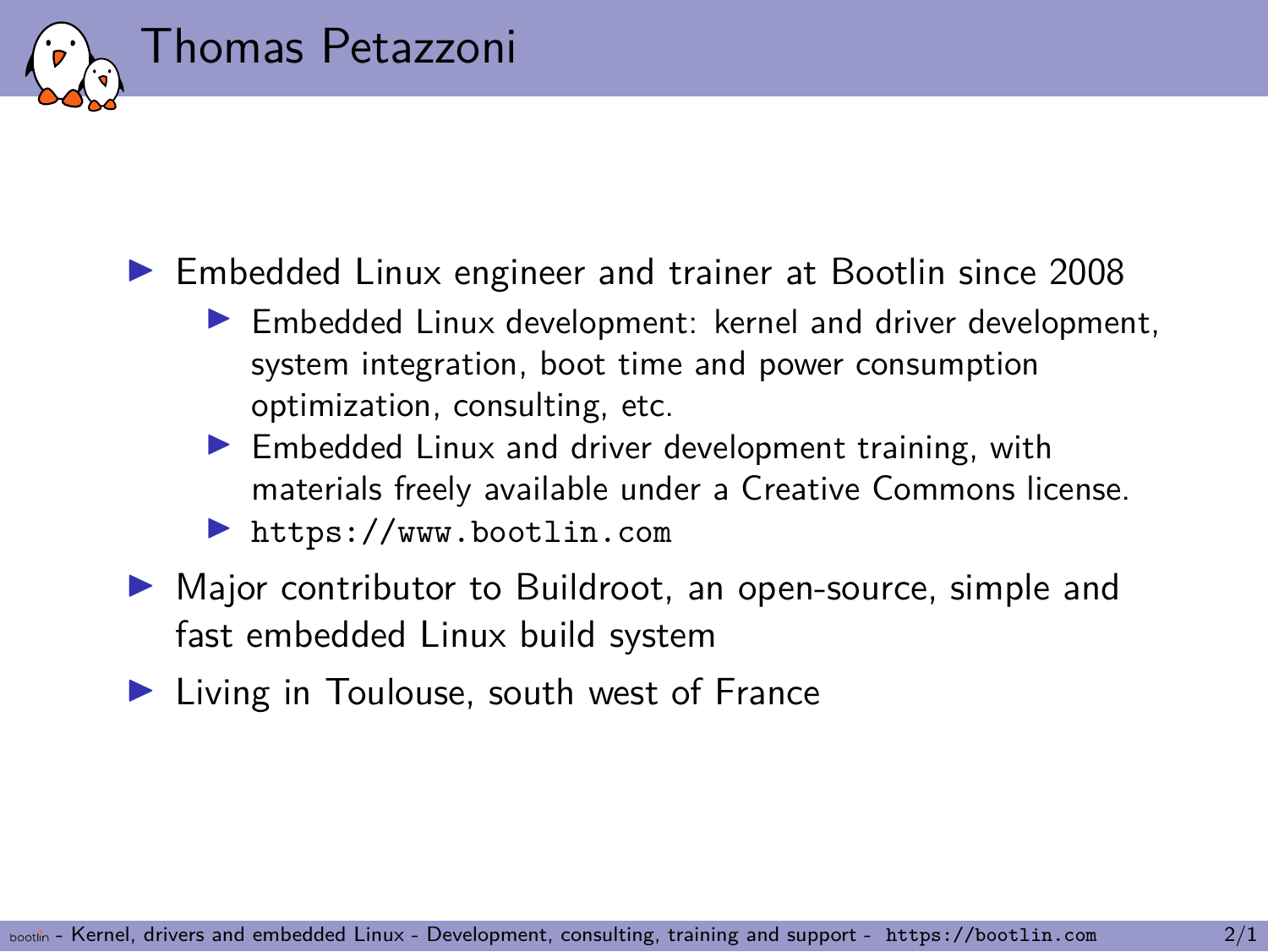

- ▶ What is Buildroot ?
- ▶ How does it work?
- ▶ Example systems generated by Buildroot
- ▶ Recommendations for real projects
	- ▶ Toolchain recommendations
	- ▶ Project specific configuration and files
	- ▶ Project specific packages
	- ▶ Enabling application developers
	- ▶ Misc best practices
- $\blacktriangleright$  Features in 2011.11 making things better

### ▶ Conclusion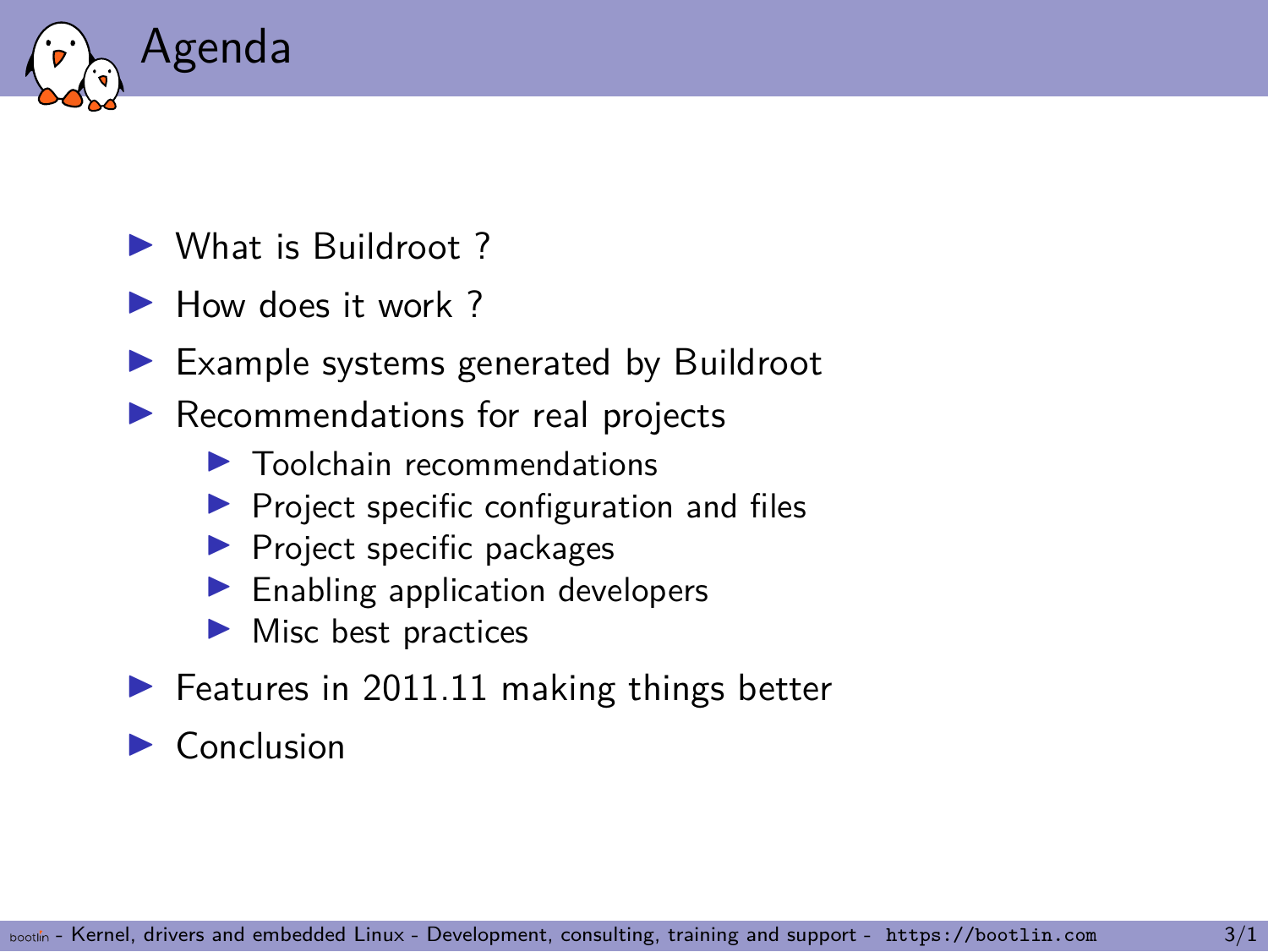

### ▶ Buildroot is an **embedded Linux build system**

- $\blacktriangleright$  Its goal is to build
	- ▶ a **cross-compiling toolchain**
	- ▶ a **root filesystem** with multiple cross-compiled libraries and applications
	- ▶ a **kernel image** and **bootloader** images

or any combination of these

- ▶ It has a **kconfig** configuration mechanism, identical to the one used in the kernel
- ▶ It is completely written in **make**
- ▶ It builds only what's necessary. A base system, containing just Busybox, takes less than 2 minutes to be built from scratch.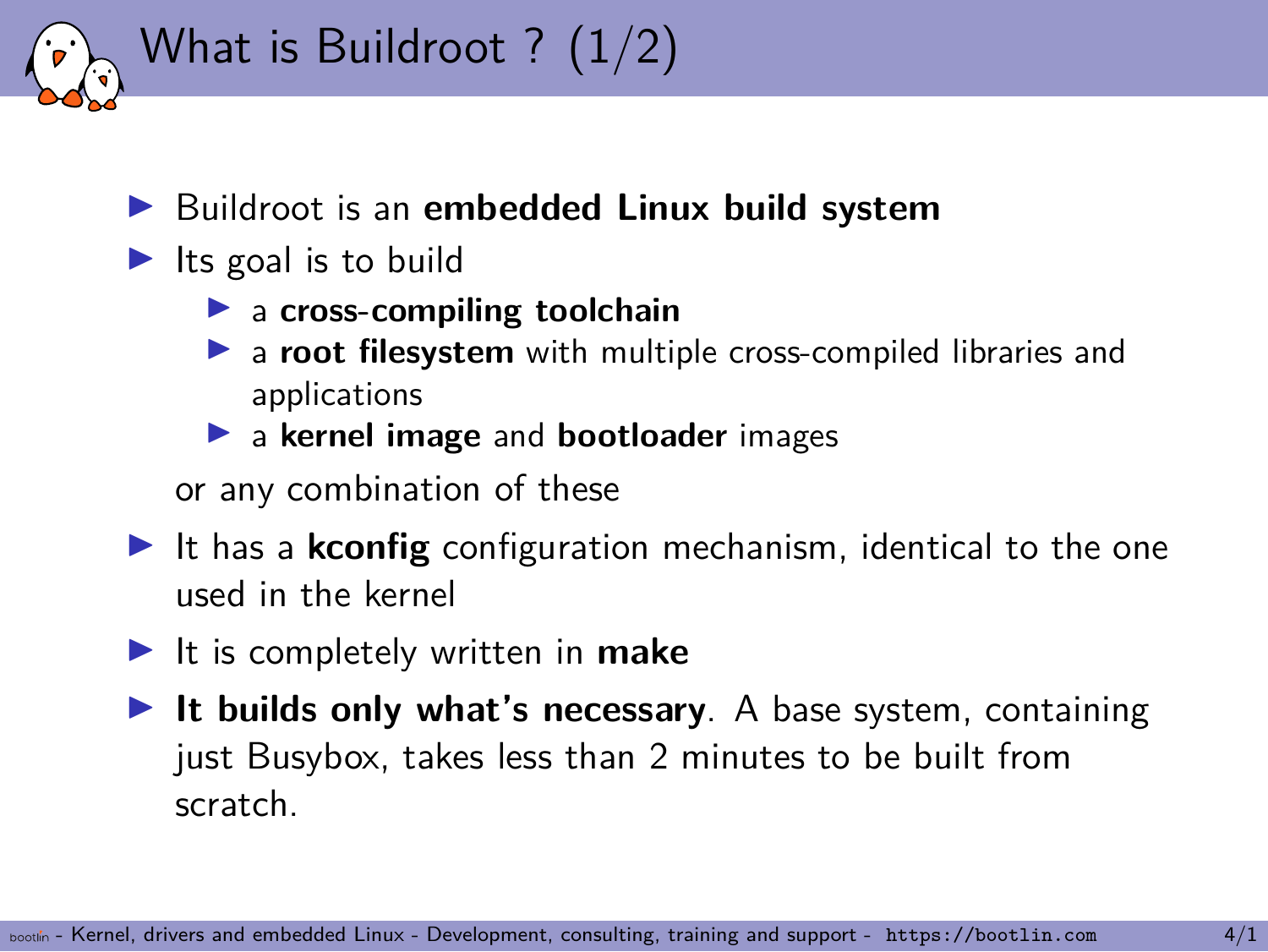

### ▶ It is designed with **simplicity** in mind

- ▶ Standard languages used, relatively lightweight infrastructure.
- ▶ Very easy to add packages or customize the build system behaviour.
- ▶ It is best-suited for **small to medium-sized embedded systems**
	- $\blacktriangleright$  In the generated root filesystem, Buildroot doesn't track which source package installed what. You need to do complete rebuilds for a clean root filesystem after configuration changes.
	- ▶ Generates systems with no package management mechanism on the target (no ipkg, or apt)
- $\blacktriangleright$  700+ packages
- ▶ Stable releases published every three months
- ▶ **Active user/developer community**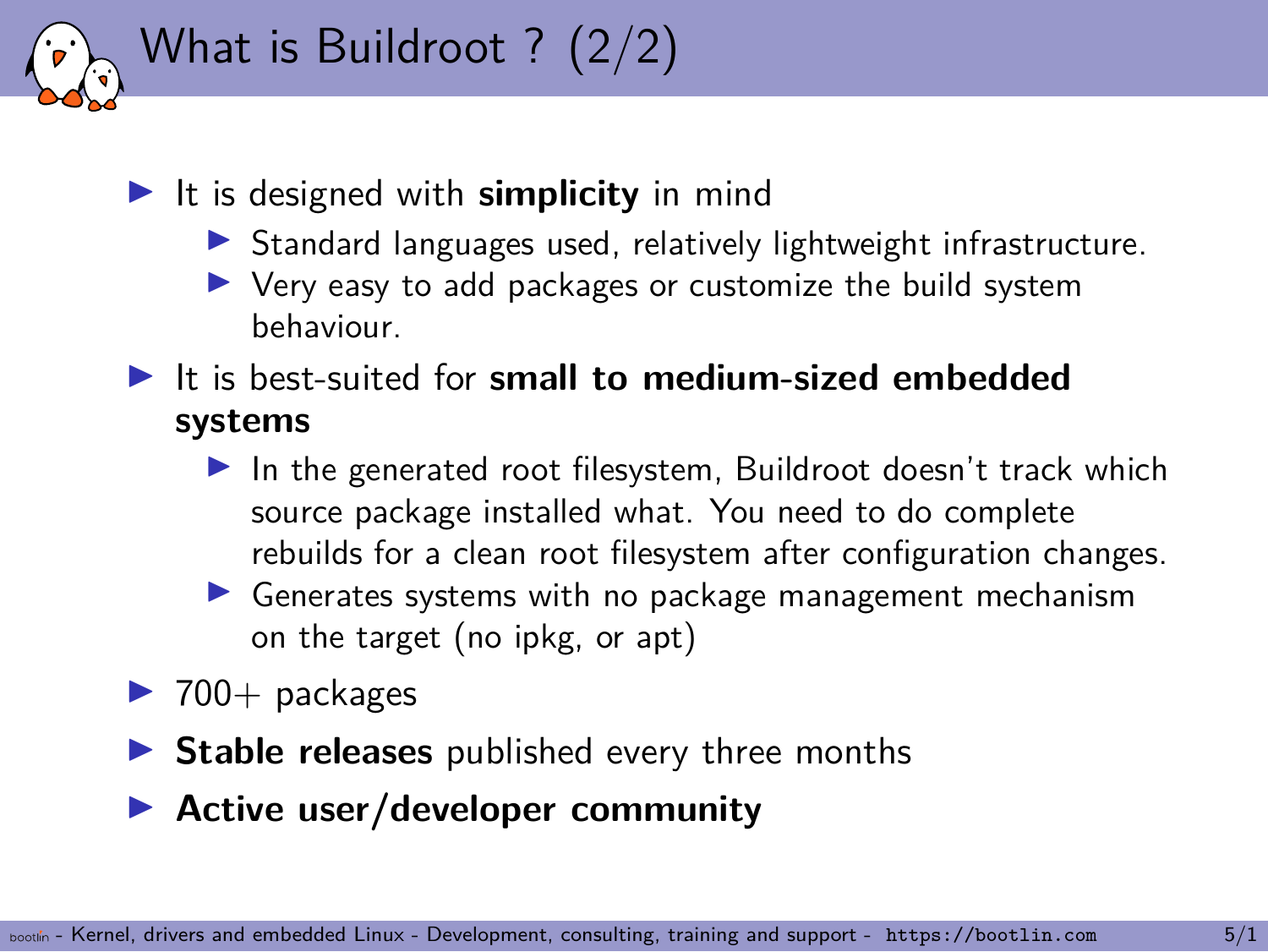Basic usage (1/2)

#### \$ make menuconfig

| /home/thomas/projets/buildroot/.config - Buildroot 2011.11-git-00242-q099241d Configuration                                                                                                                                                                                                                                                                                     |
|---------------------------------------------------------------------------------------------------------------------------------------------------------------------------------------------------------------------------------------------------------------------------------------------------------------------------------------------------------------------------------|
| Buildroot 2011.11-git-00242-g099241d Configuration<br>Arrow keys navigate the menu. <enter> selects submenus ---&gt;. Highlighted letters are<br/>hotkeys. Pressing <y> selectes a feature, while <n> will exclude a feature. Press<br/><esc><esc> to exit, <? > for Help,  for Search. Legend: [*] feature is selected [ ]<br/>feature is excluded</esc></esc></n></y></enter> |
| Target Architecture (arm) ---><br>Target Architecture Variant (arm926t) ---><br>Target ABI (EABI) ---><br>Build options ---><br>Toolchain ---><br>System configuration ---><br>Package Selection for the target ---><br>Filesystem images ---><br>Bootloaders ---><br>$Kernel \t---$<br>Load an Alternate Configuration File<br>Save an Alternate Configuration File            |
| $\le$ Exit > $\le$ Help ><br><select></select>                                                                                                                                                                                                                                                                                                                                  |
|                                                                                                                                                                                                                                                                                                                                                                                 |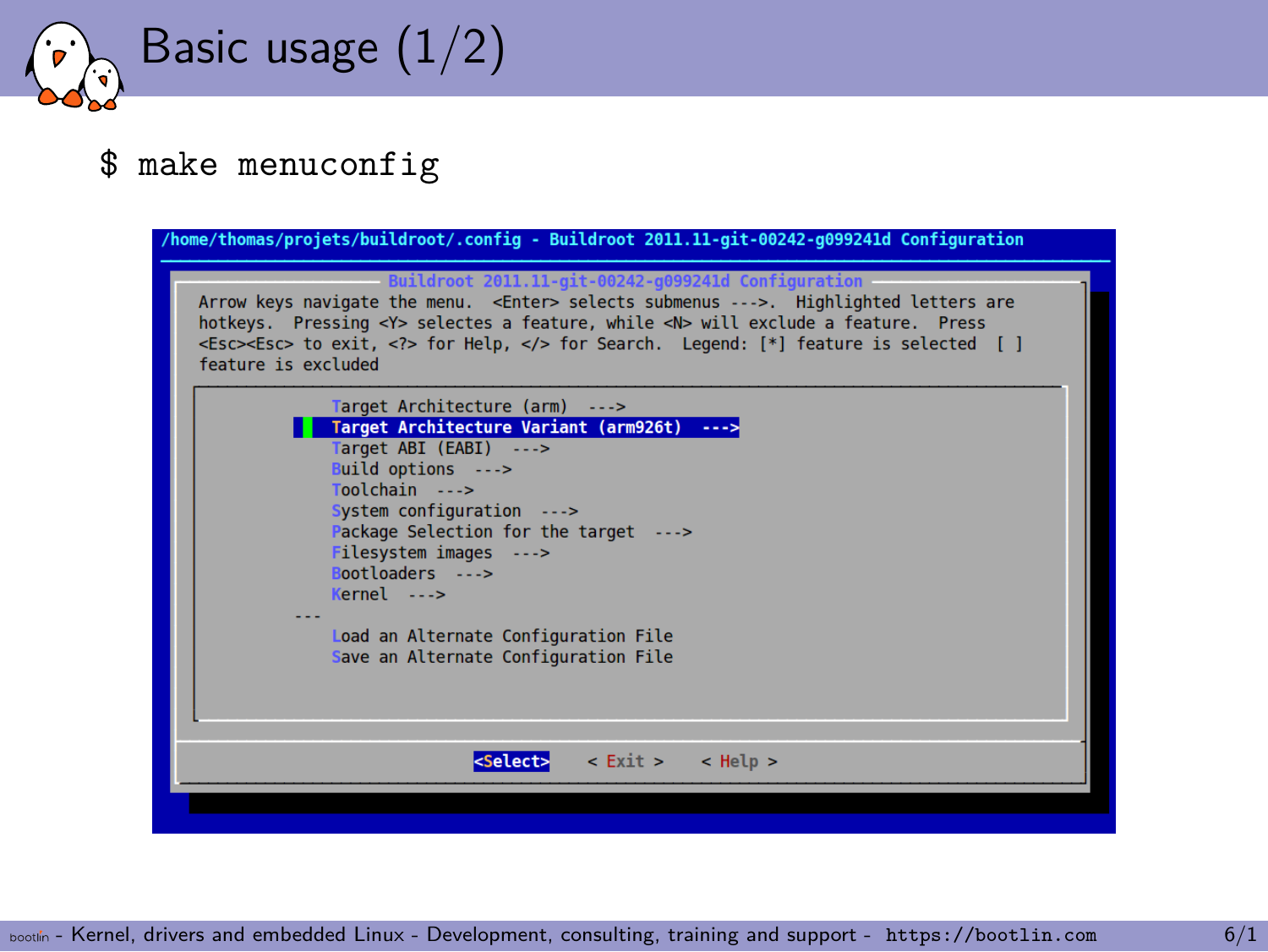

```
$ make
...
...
...
$ ls output/images/
dataflash_at91sam9m10g45ek.bin rootfs.tar
rootfs.ubi rootfs.ubifs
u-boot.bin u-boot-env.bin
uImage
```
**Ready to use !**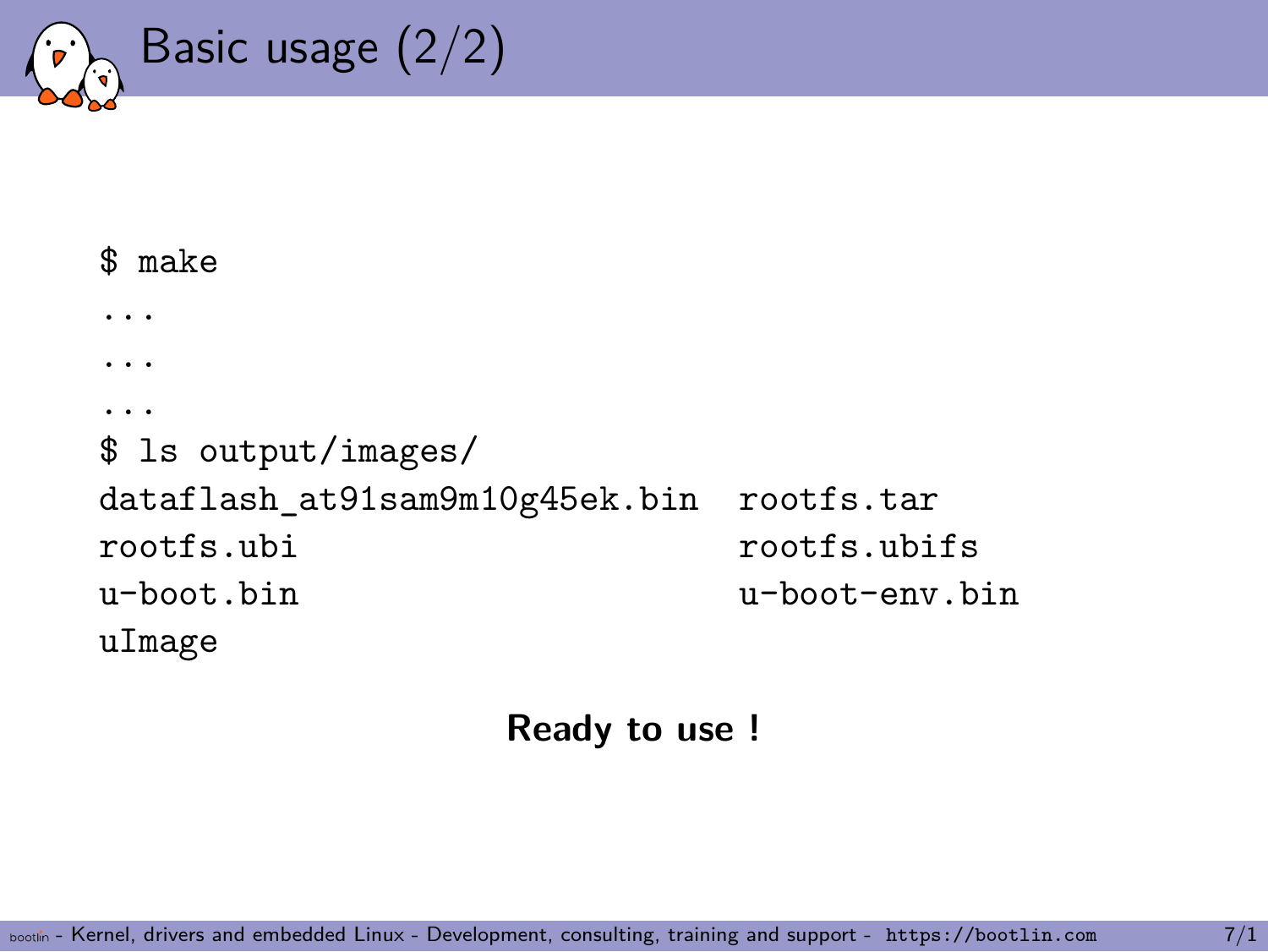

- ▶ Configuration options defined in Config.in files, and stored in a .config file
- ▶ Buildroot starts with the toolchain: either it generates it, or imports an existing toolchain, or uses *crosstool-NG* to generate one
- ▶ It creates a basic root filesystem from a *skeleton* (just a few configuration files)
- ▶ Once the toolchain is ready, Buildroot goes through the list of selected packages. It simply fetches, configures, builds and installs all packages, respecting their dependencies.
- $\blacktriangleright$  It builds the kernel image and/or bootloader images, if requested
- ▶ It creates one or more root filesystem images, using *fakeroot*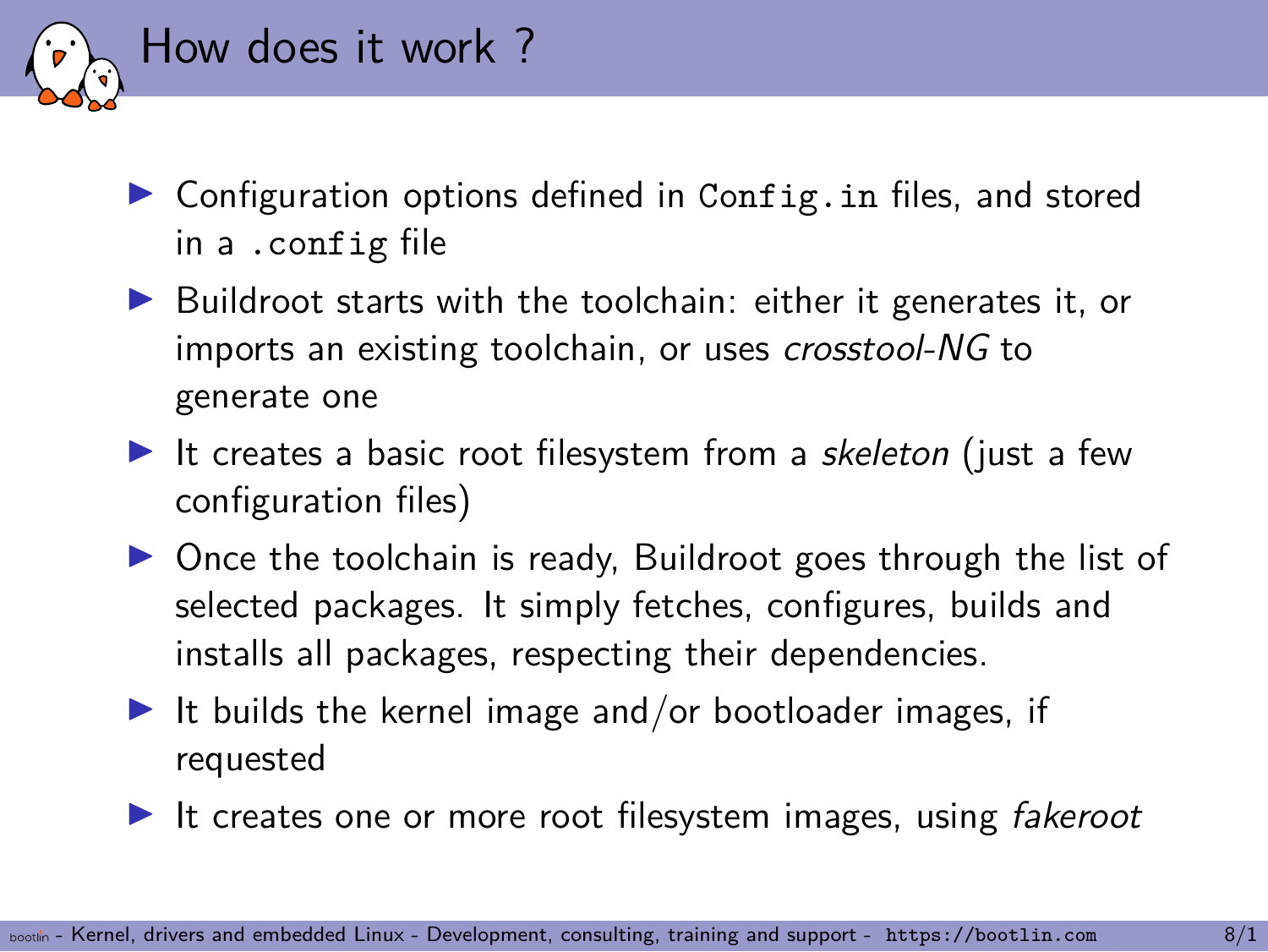### Top-level source code organization (1/2)

### ▶ board/

contains hardware-specific and project-specific files. Covered later.

▶ boot/

contains config options and recipes for various bootloaders

 $\blacktriangleright$  configs/

the default configurations. Covered later.

#### $\blacktriangleright$  docs/

Yes, we have some documentation.

### $\blacktriangleright$  fs/

contains config options and makefiles to generate the various filesystem images (jffs2, ubifs, ext2, iso9660, initramfs, tar and more). Also contains the root filesystem *skeleton*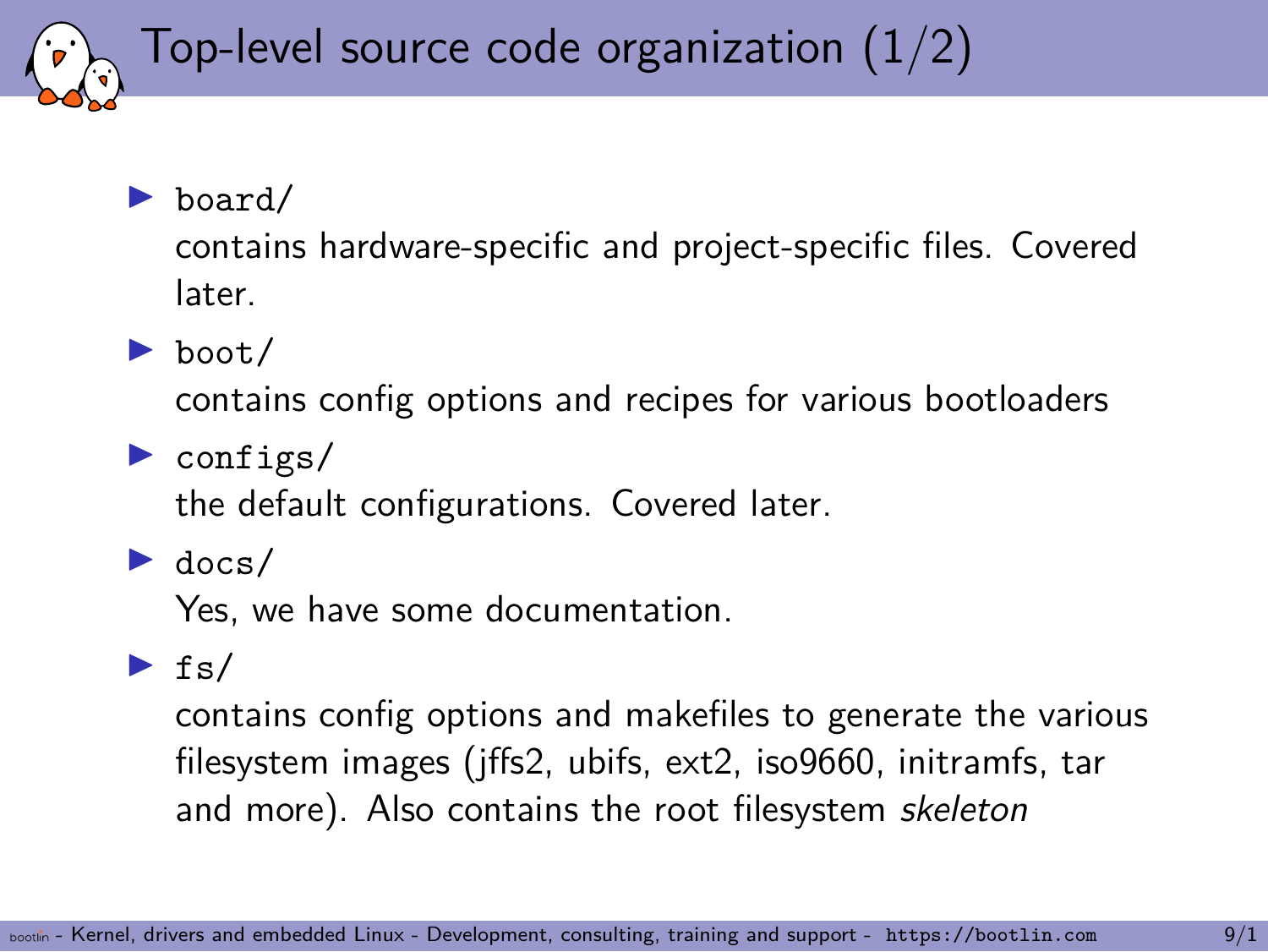### Top-level source code organization (2/2)

 $\blacktriangleright$  linux/

contains the config options and makefile to generate the Linux kernel, and also the kernel part of real-time extensions (Xenomai, RTAI, etc.)

▶ package/

contains the config options and makefiles for all userspace packages

▶ support/

various misc stuff needed for the build (*kconfig* code, etc.)

### $\blacktriangleright$  target/

mostly historic directory. No longer contains anything useful besides the default *device table*.

#### ▶ toolchain/

config options and makefiles to build or import the toolchain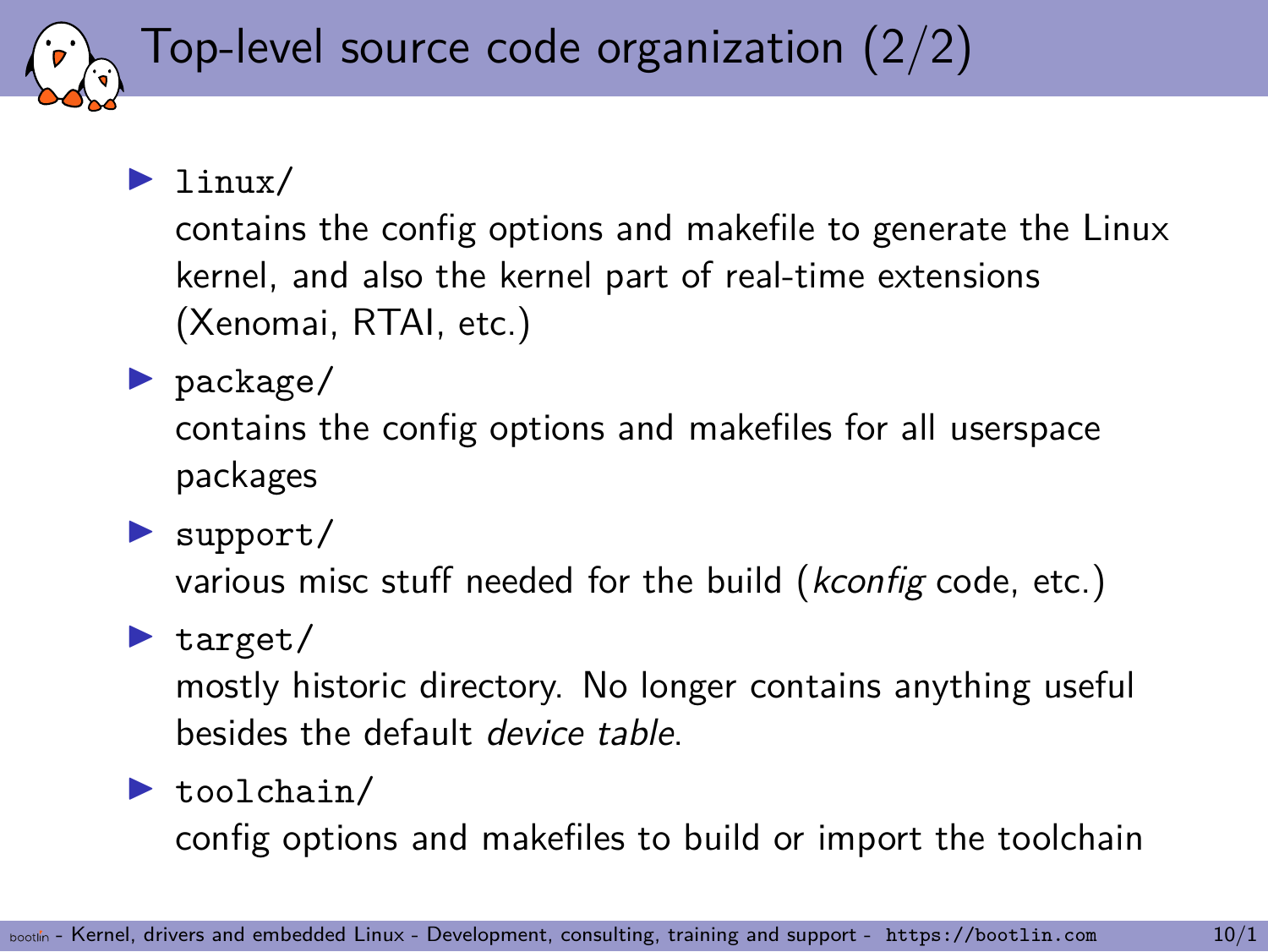

In the output directory (output by default, but out-of-tree build with  $0=$  is supported):

- ▶ build/, a directory with one sub-directory per component built. The directory contains the source of that component, and this is where it is built.
- $\triangleright$  host/, a directory that contains the utilities built for the host machine, including the toolchain
	- ▶ A subdirectory, host/usr/<tuple>/sysroot/ contains the toolchain *sysroot*, with all libraries and headers needed to build applications for the target.
- ▶ staging/, a historical symbolic link to host/usr/<tuple>/sysroot
- $\triangleright$  target/, the target root filesystem (without device files)
- ▶ images/, where final images are stored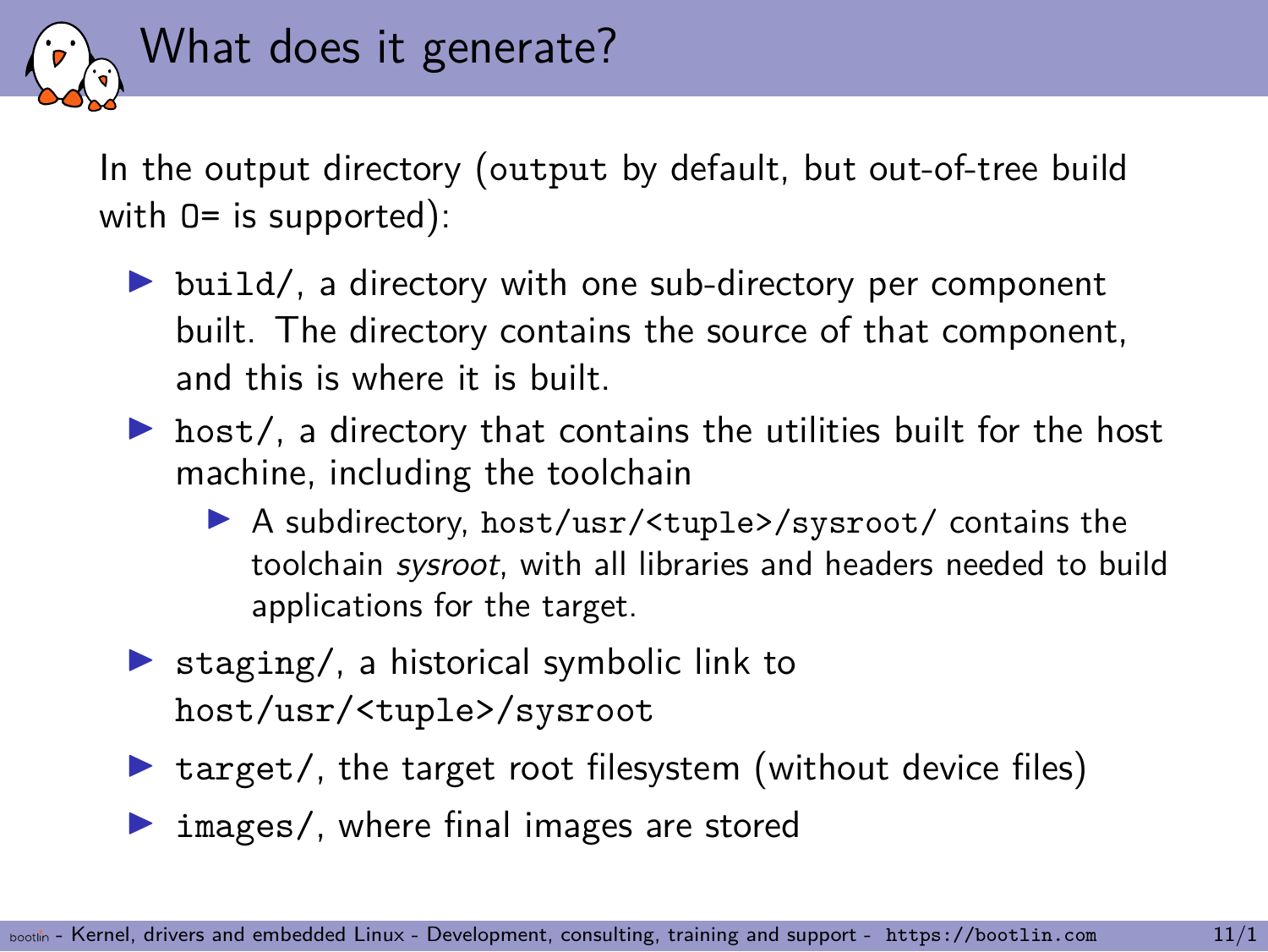### Example 1: Multi-function device

- ▶ The device is an ARM AT91-based platform with GPS, RFID readers, GSM modem, Ethernet and USB.
- ▶ The Buildroot configuration:
	- ▶ CodeSourcery ARM glibc toolchain
	- ▶ *Linux kernel*
	- ▶ *Busybox* for the basic system
	- ▶ *Dropbear* for SSH access (debugging)
	- ▶ *Qt* with only *QtCore*, *QtNetwork* and *QtXml*, no GUI
	- ▶ *QExtSerialPort*
	- ▶ *zlib*, *libxml2*, *logrotate*, *pppd*, *strace*, a special RFID library, *popt* library
	- ▶ The *Qt* application
	- ▶ JFFS2 root filesystem
- ▶ Filesystem size: 11 MB. Could be reduced by using *uClibc*.
- ▶ Build time: 10 minutes on a fast build server (quad-core i7, 12 GB of RAM)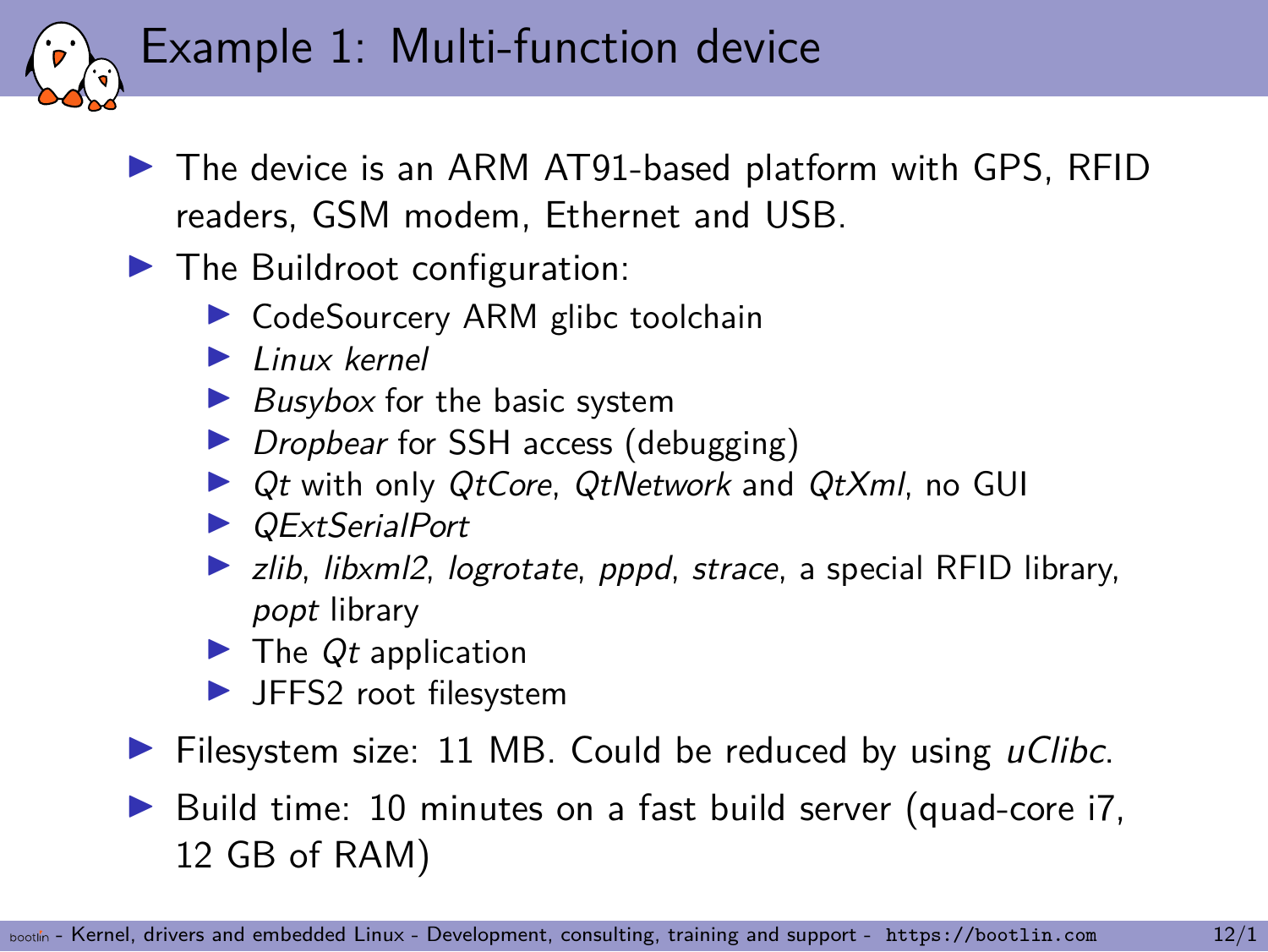### Example 2: vehicle navigation system

▶ An x86-based system, with an OpenGL application for vehicle navigation system.

- ▶ External *glibc* toolchain generated with *crosstool-NG*
- ▶ The Grub bootloader
- ▶ *Linux kernel*, of course
- ▶ *Busybox*
- ▶ A part of the *X.org* stack (the server, a few drivers, and some client libraries), including *libdrm*, *Mesa*
- ▶ The *fglrx* ATI proprietary OpenGL driver
- ▶ *ALSA utils*, *ALSA library*, *V4L library*, *Flashrom*, *LM Sensors*, *Lua*, *Dropbear*, *Ethtool*
- ▶ The OpenGL application and its data
- $\triangleright$  Filesystem size: 95 MB, with 10 MB of application (binary  $+$ data) and 45 MB (!) of *fglrx* driver.
- ▶ Build time: 27 minutes on a fast build server (quad-core i7, 12 GB of RAM)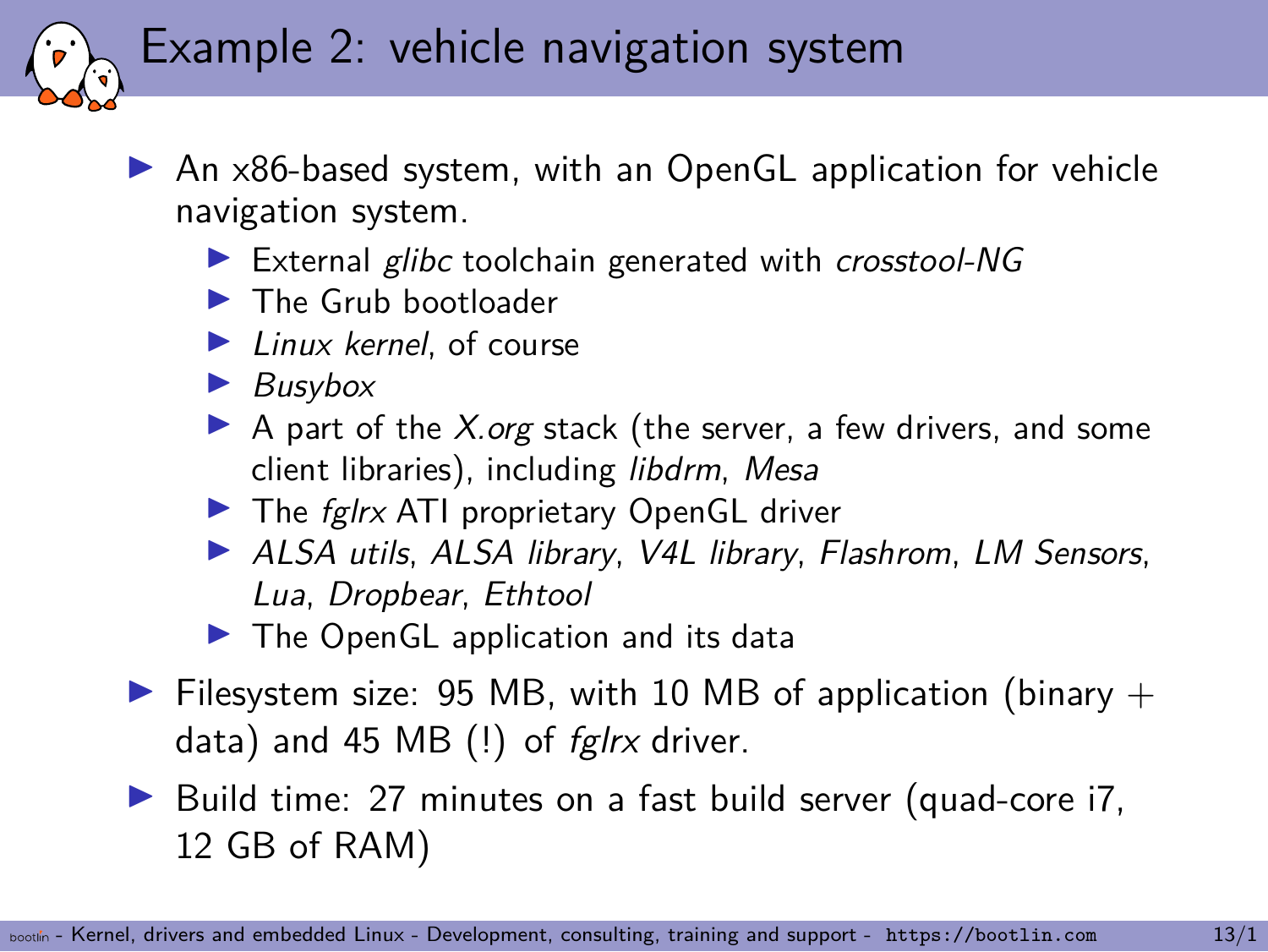

Three choices:

- ▶ **Buildroot builds a toolchain**. This is limited to *uClibc* based toolchains, and the toolchain is rebuilt completely at every complete Buildroot rebuild.
- ▶ **Buildroot uses** *crosstool-NG* as a back-end to generate the toolchain. More choices available (*glibc*, *eglibc*, *uClibc* supported, more *gcc* versions, etc.). However, requires toolchain rebuild at every complete Buildroot rebuild.
- ▶ **Buildroot can import** *external toolchains*. This is definitely the mechanism I recommend.
	- ▶ Allows to re-use *CodeSourcery* toolchains, or custom toolchains built with *crosstool-NG* or *Buildroot*
	- ▶ Importing the toolchain into Buildroot takes just a few seconds, which saves the toolchain build time at every Buildroot rebuild
	- ▶ The toolchain rarely needs to be changed compared to the root filesystem, so this mechanism makes sense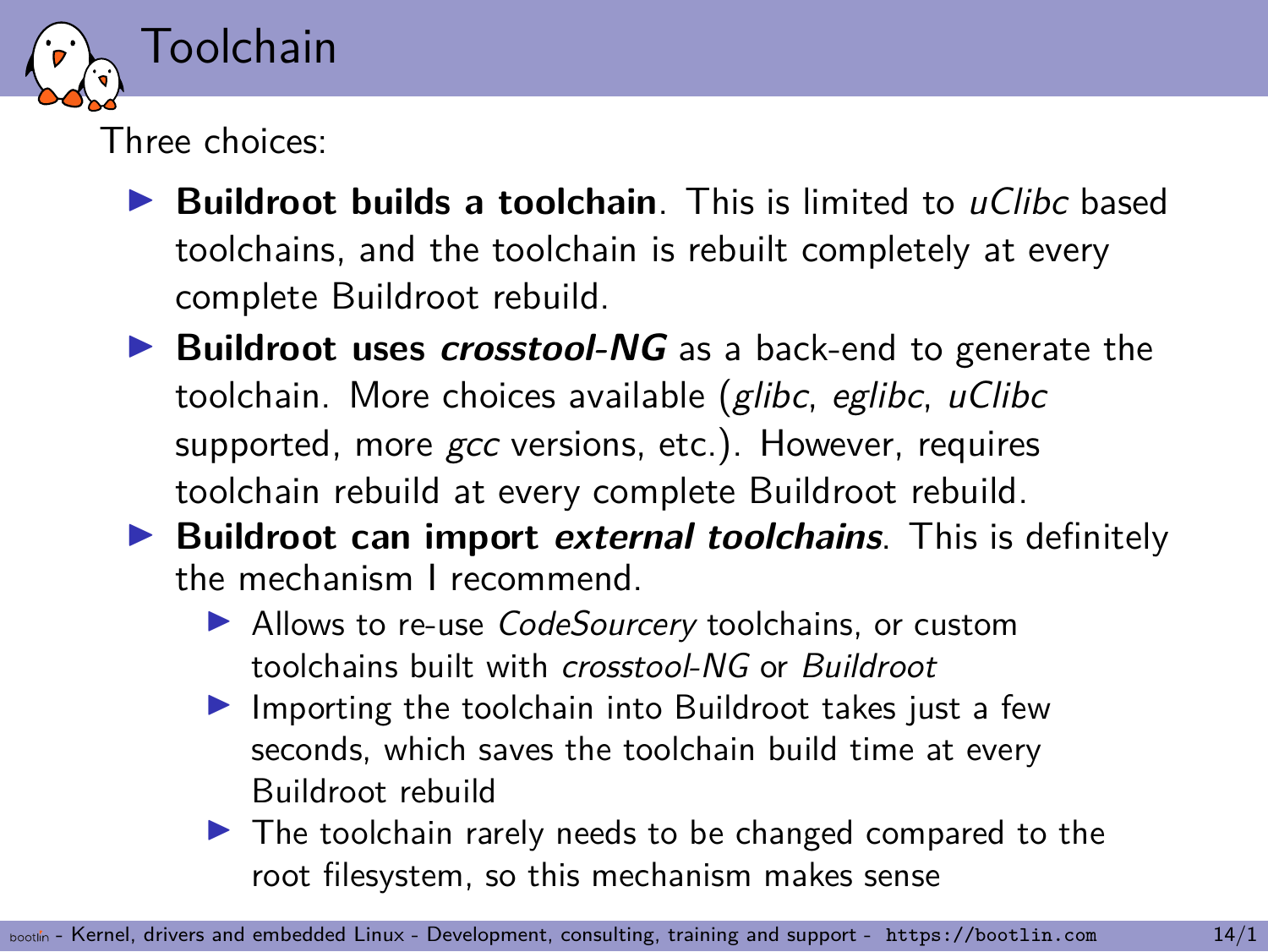External toolchains: toolchain profile

Buildroot contains presets for well-known binary toolchains such as the CodeSourcery ones, for which Buildroot knows the properties (C library used, etc.) and the download location.

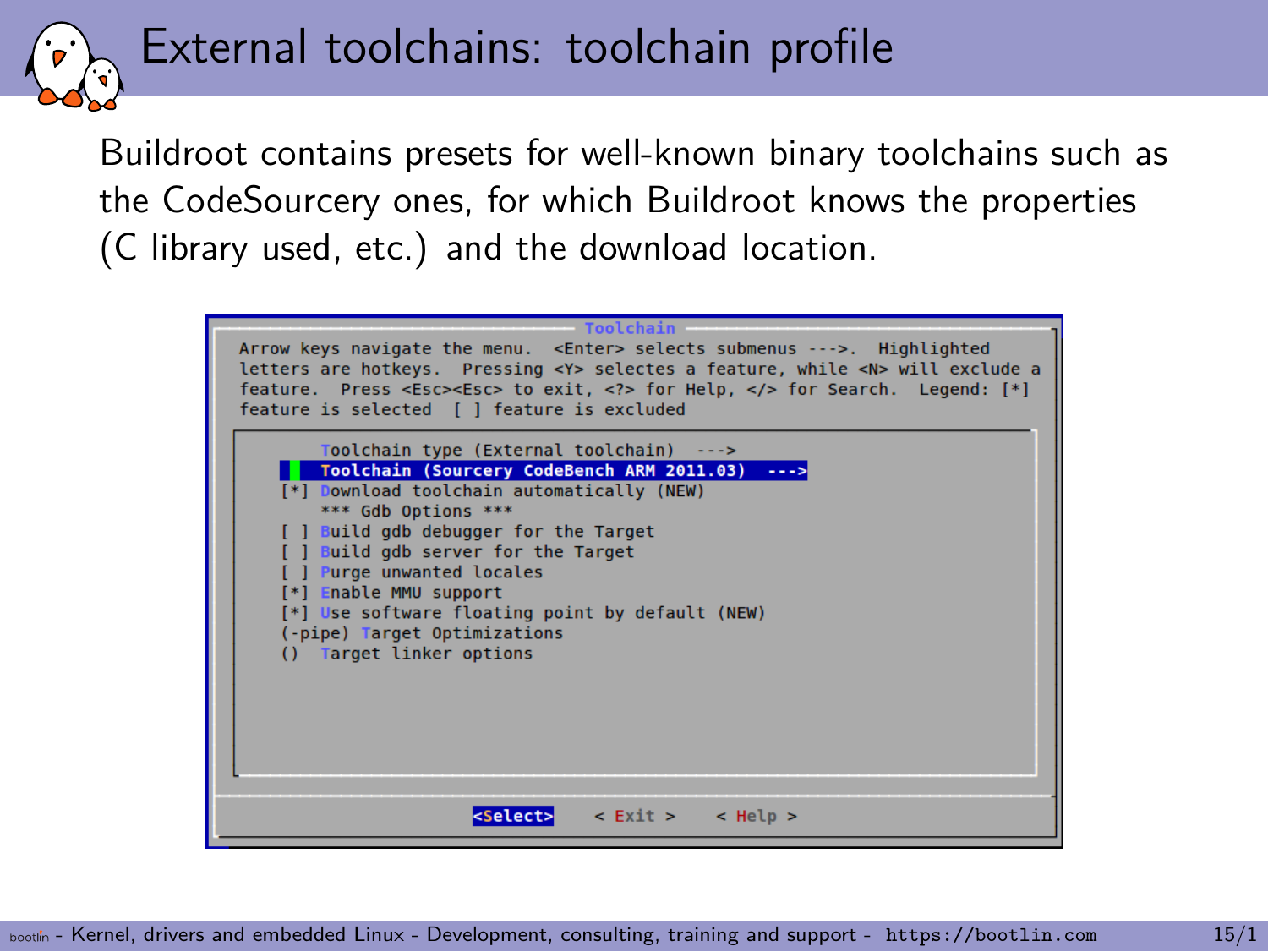External toolchains: custom toolchain

Buildroot can also use custom, locally installed toolchains, in which case one must tell Buildroot a few details about the toolchain (C library being used, location, prefix, etc.)

| Toolchain<br>Arrow keys navigate the menu. <enter> selects submenus ---&gt;. Highlighted<br/>letters are hotkeys. Pressing <y> selectes a feature, while <n> will exclude a<br/>feature. Press <esc><esc> to exit, <? > for Help,  for Search. Legend: [*]<br/>feature is selected [ ] feature is excluded</esc></esc></n></y></enter> |
|----------------------------------------------------------------------------------------------------------------------------------------------------------------------------------------------------------------------------------------------------------------------------------------------------------------------------------------|
| Toolchain type (External toolchain) --->                                                                                                                                                                                                                                                                                               |
| Toolchain (Custom toolchain) --->                                                                                                                                                                                                                                                                                                      |
| (/home/thomas/blabla/) Toolchain path                                                                                                                                                                                                                                                                                                  |
| (1686-unknown-linux-gnu) Toolchain prefix                                                                                                                                                                                                                                                                                              |
| External toolchain C library (uClibc) --->                                                                                                                                                                                                                                                                                             |
| [ ] Toolchain has large file support? (NEW)                                                                                                                                                                                                                                                                                            |
| [ ] Toolchain has IPv6 support? (NEW)                                                                                                                                                                                                                                                                                                  |
| [ ] Toolchain has RPC support? (NEW)                                                                                                                                                                                                                                                                                                   |
| [ ] Toolchain has WCHAR support? (NEW)                                                                                                                                                                                                                                                                                                 |
| Toolchain has locale support? (NEW)                                                                                                                                                                                                                                                                                                    |
| [*] Toolchain has threads support? (NEW)                                                                                                                                                                                                                                                                                               |
| [*] Toolchain has C++ support?                                                                                                                                                                                                                                                                                                         |
| Extra toolchain libraries to be copied to target                                                                                                                                                                                                                                                                                       |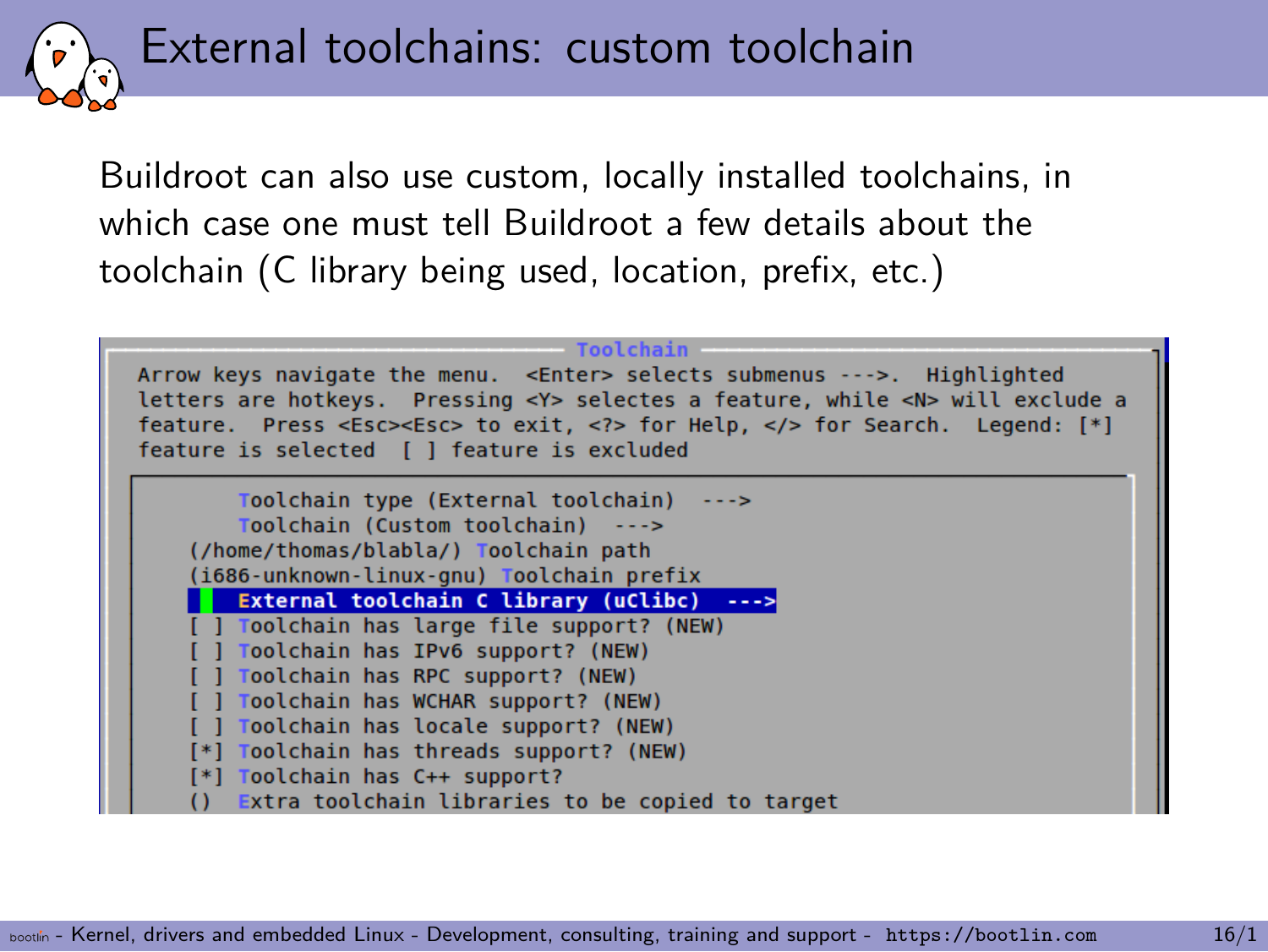

#### ▶ You can either:

- $\triangleright$  Use an existing pre-built toolchain, available publicly from the Web
- ▶ Generate a custom toolchain, and store it pre-built next to the Buildroot directory on the local filesystem, or in some internal FTP/HTTP server

▶ And then point your Buildroot configuration to this toolchain:

- ▶ As a *custom* toolchain
- ▶ Or by adding a new *profile* so that the toolchain gets downloaded automatically and all its configuration is already known to Buildroot
- ▶ This way, users of the Buildroot environment don't have to worry about the toolchain and don't have to wait for it to build.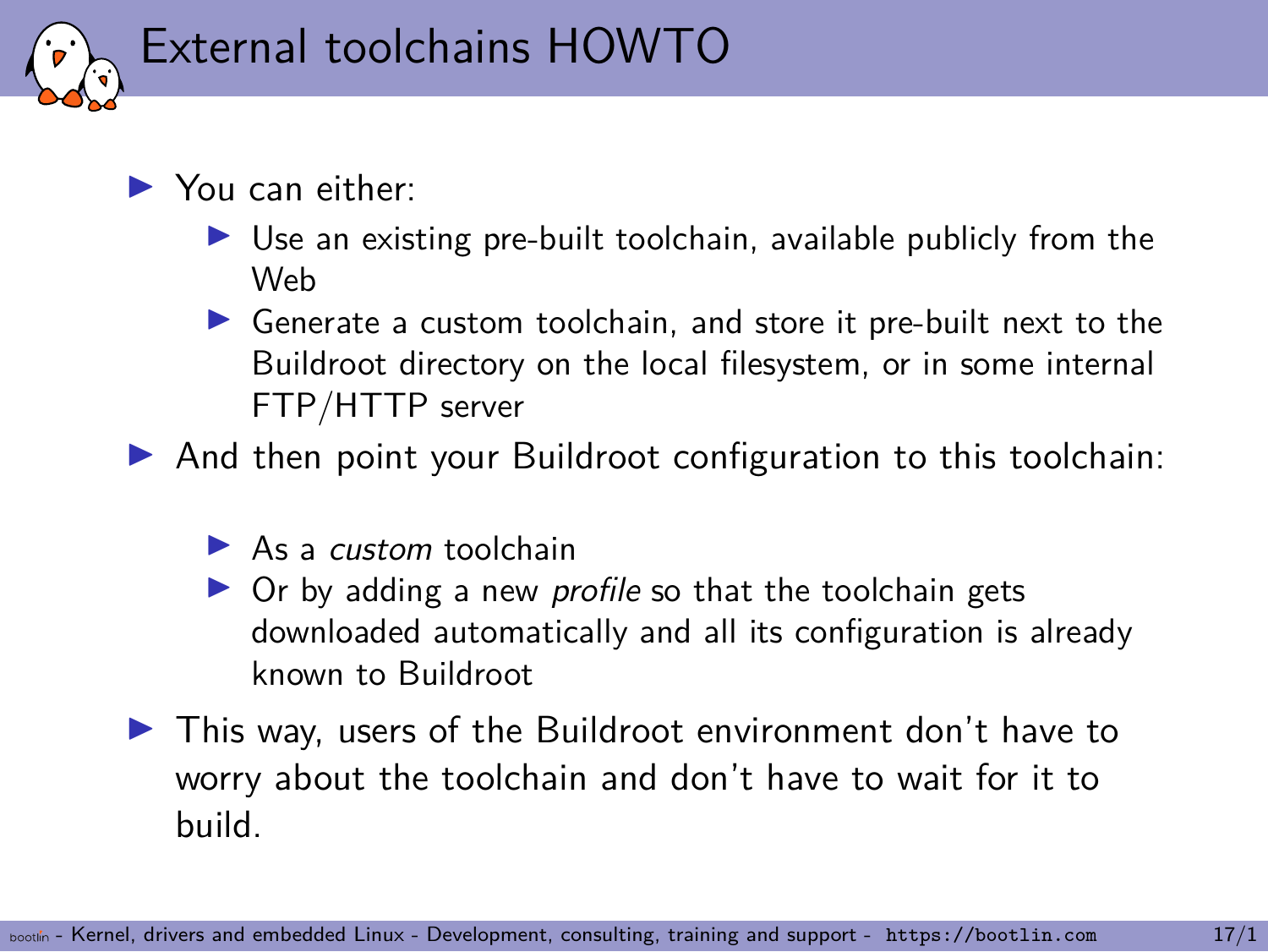

For each project, the recommendation is to create a directory

```
board/<company>/<project>/
```
which will be used to store:

- ▶ Configuration files
- ▶ Root filesystem additions
- ▶ Project-specific kernel/bootloader patches
- $\blacktriangleright$  All other project specific files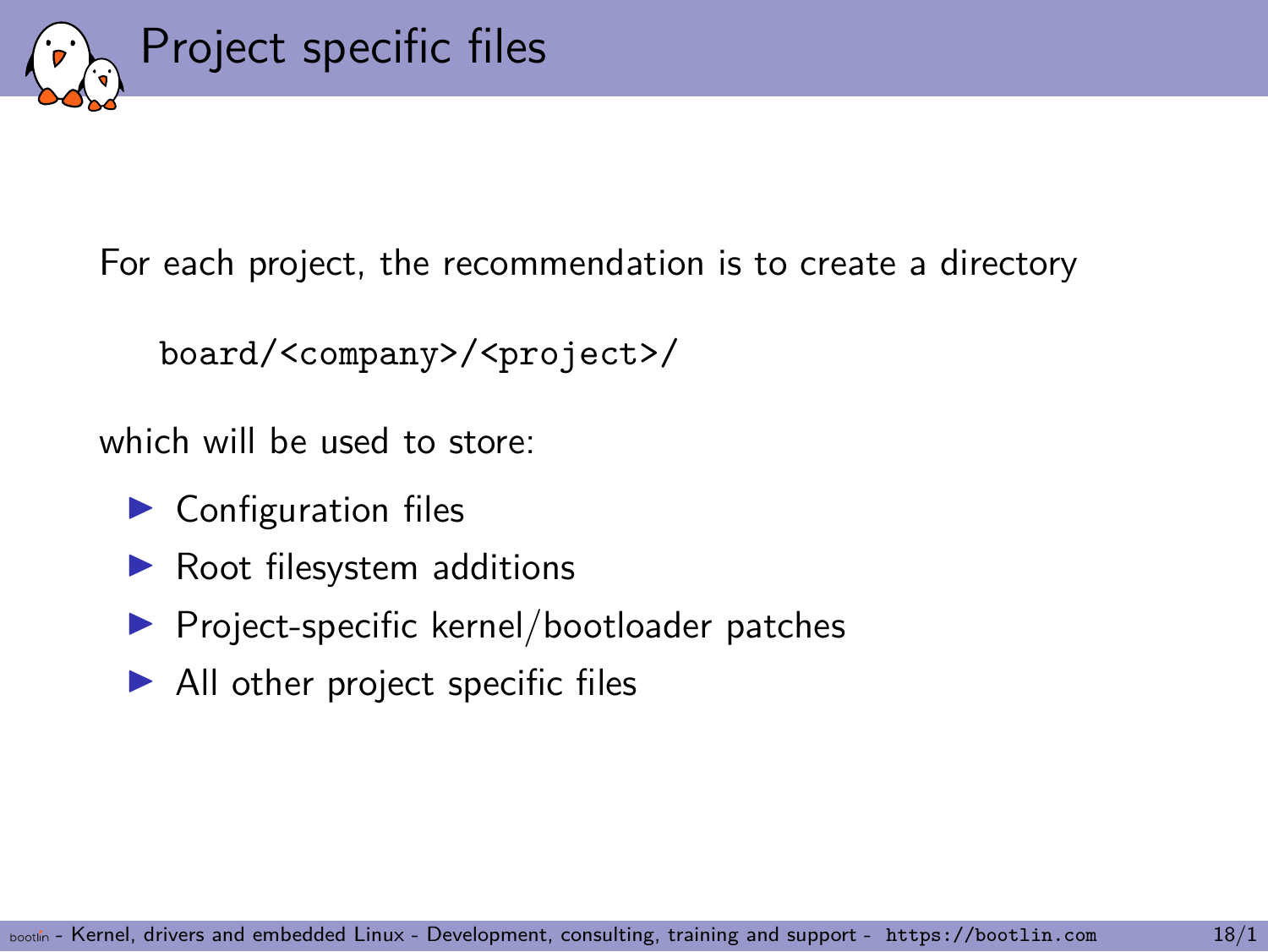

- ▶ The kernel and bootloaders often require modifications for a particular hardware platform.
- $\blacktriangleright$  My typical workflow is the following :
	- $\blacktriangleright$  Have a branch in a kernel Git tree in which I commit the necessary changes
	- ▶ Generate patches with git format-patch
	- ▶ Import them into Buildroot in the board/<company>/<project>/linux-patches/ directory
	- ▶ Configure Buildroot so that it applies the patches before building the kernel (option BR2 LINUX KERNEL PATCH)
- $\blacktriangleright$  The advantage is that the Buildroot environment is easy to use for others (no external dependency on a kernel Git tree)
- ▶ The drawback is that Buildroot does not directly use your kernel Git tree. This has been improved recently, covered later.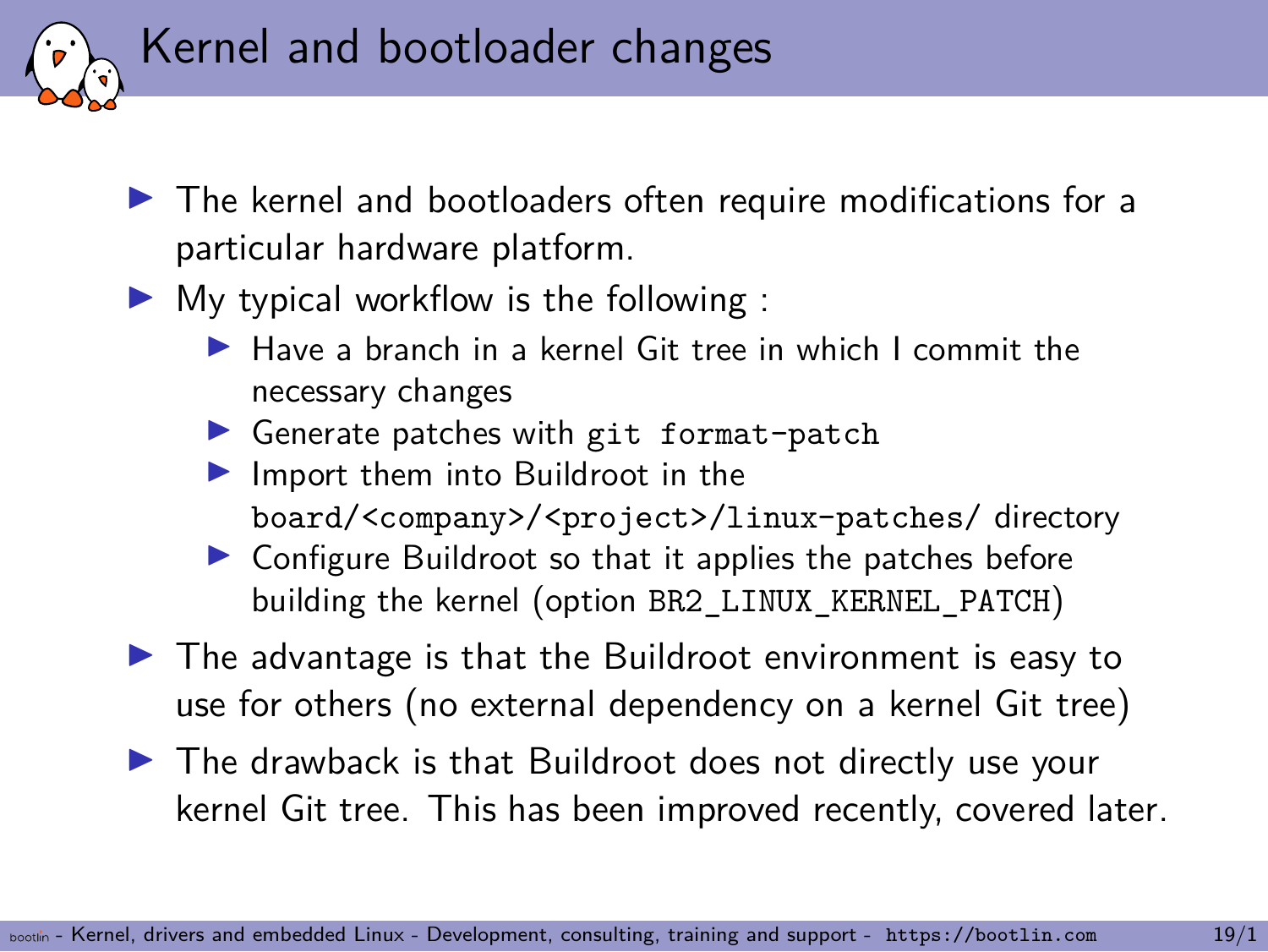Kernel and bootloaders example  $(1/2)$ 

\$ ls board/<company>/<project>/ linux-2.6.39.config samba-script.tcl linux-2.6.39-patches/ u-boot-1.3.4-patches/ at91bootstrap-1.16-patches/

\$ ls board/<company>/<project>/linux-2.6.39-patches/ linux-0001-foobar.patch linux-0002-barfoo.patch

\$ ls board/<company>/<project>/u-boot-1.3.4-patches/ u-boot-0001-barfoo.patch u-boot-0002-foobar.patch

\$ ls board/<company>/<project>/at91bootstrap-1.16-patches/ at91bootstrap-0001-bleh.patch at91bootstrap-0002-blah.patch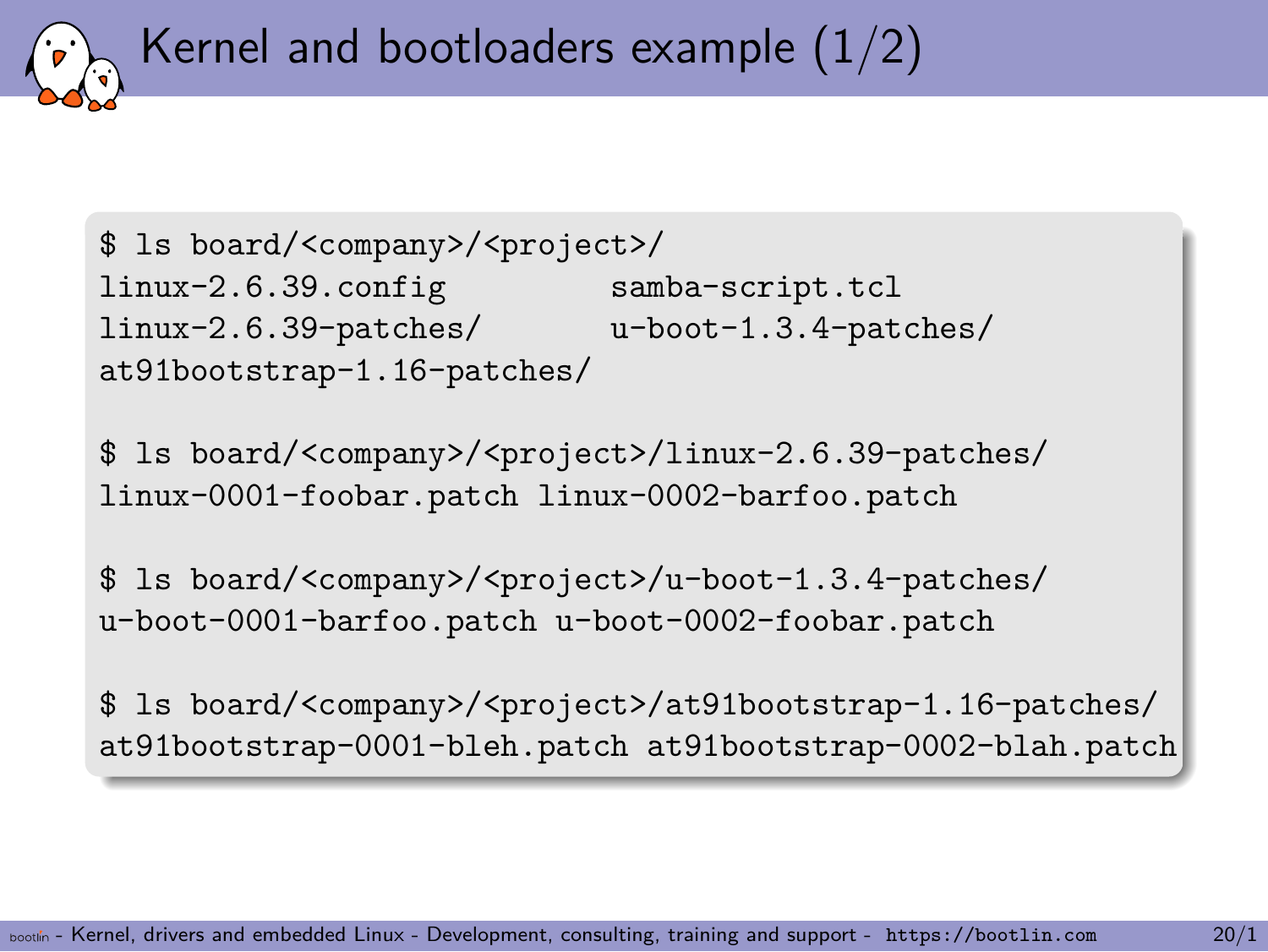### Kernel and bootloaders example (2/2)

```
BR2_TARGET_UBOOT=y
BR2_TARGET_UBOOT_BOARDNAME="company_project"
BR2_TARGET_UBOOT_1_3_4=y
BR2_TARGET_UBOOT_CUSTOM_PATCH_DIR=
  "board/company/project/u-boot-1.3.4-patches/"
# BR2_TARGET_UBOOT_NETWORK is not set
BR2_TARGET_AT91BOOTSTRAP=y
BR2_TARGET_AT91BOOTSTRAP_BOARD="at91sam9m10g45ek"
BR2_TARGET_AT91BOOTSTRAP_CUSTOM_PATCH_DIR=
  "board/company/project/at91bootstrap-1.16-patches/"
BR2_LINUX_KERNEL=y
BR2_LINUX_KERNEL_CUSTOM_VERSION=y
BR2_LINUX_KERNEL_CUSTOM_VERSION_VALUE="2.6.39"
BR2 LINUX KERNEL PATCH=
  "board/company/project/linux-2.6.39-patches/"
BR2_LINUX_KERNEL_USE_CUSTOM_CONFIG=y
BR2_LINUX_KERNEL_CUSTOM_CONFIG_FILE=
  "board/company/project/linux-2.6.39.config"
```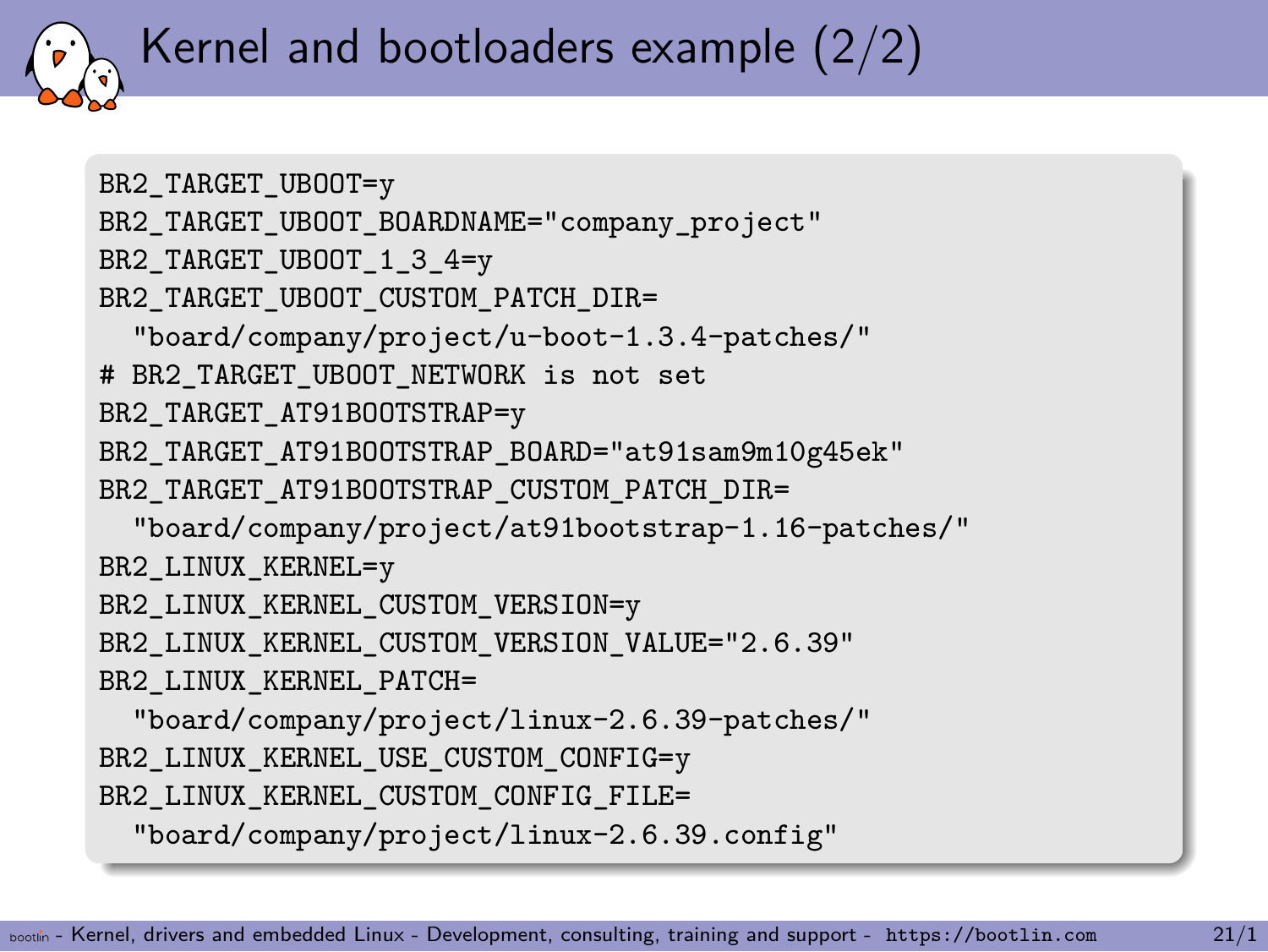Root filesystem customization  $(1/3)$ 

The Buildroot process to create the root filesystem is:

- ▶ Copy a *skeleton* to the output/target directory. The default one is in fs/skeleton, but a different one can be used.
- $\triangleright$  Copy base libraries (C libraries and al.) from the toolchain *sysroot* into the target root filesystem
- ▶ Install all packages
- $\blacktriangleright$  Execute a configuration-specified post build script
- $\triangleright$  Generate the filesystem images in the selected formats (jffs2, ubifs, etc.)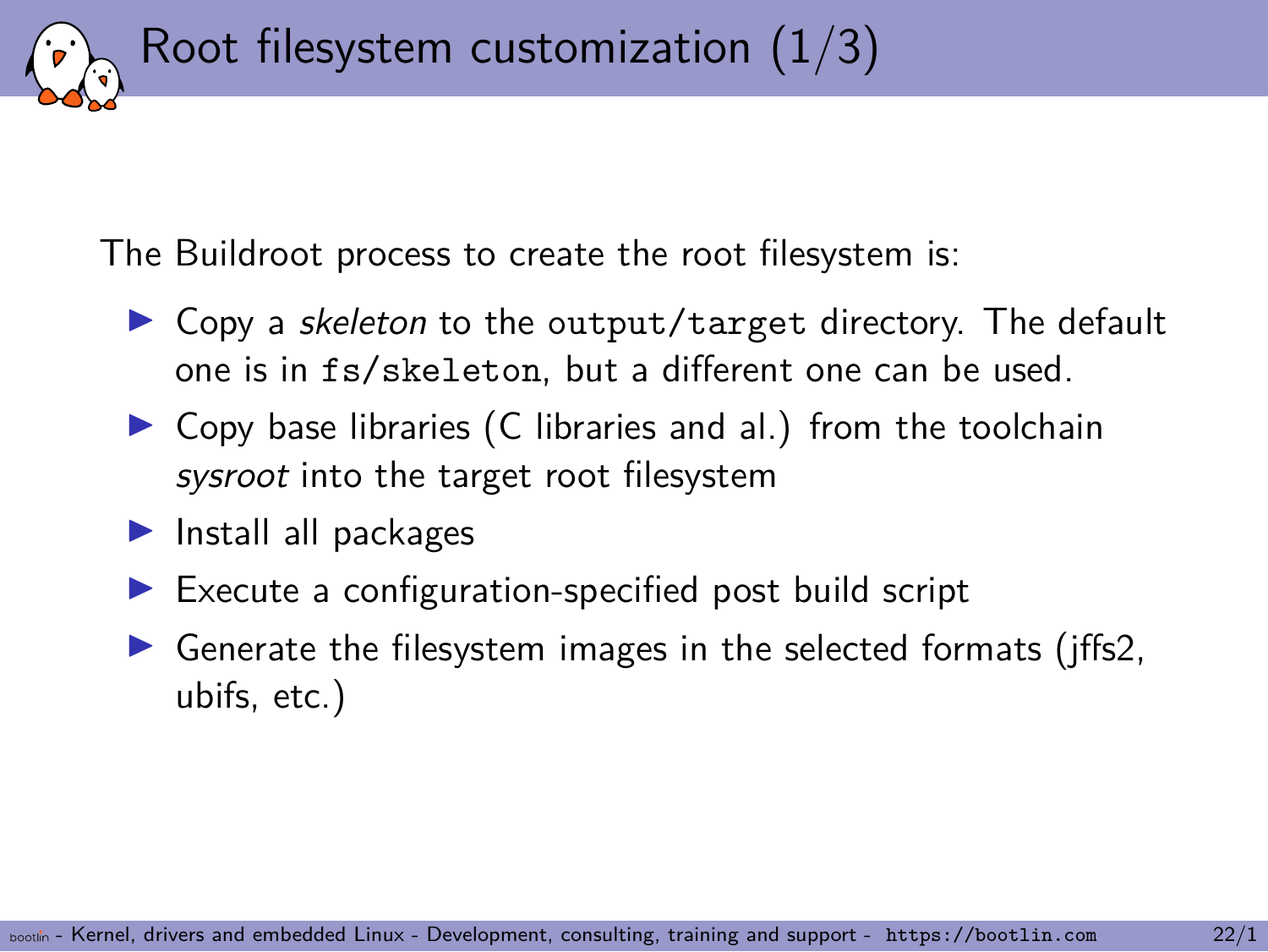Depending on which modifications are necessary, you might need to:

Root filesystem customization (2/3)

- ▶ Use a **different filesystem skeleton** if the default skeleton is *really* not appropriate. If only tiny modifications are needed, do them in the post build script. I don't recommend this solution as it consists in duplicating the default skeleton, which would prevent from taking advantage of future improvements of the default skeleton.
- ▶ **Create packages** to install applications, data files, etc. The skeleton is really only for basic config files.
- ▶ **Create a post build script** that adjusts the root filesystem as needed.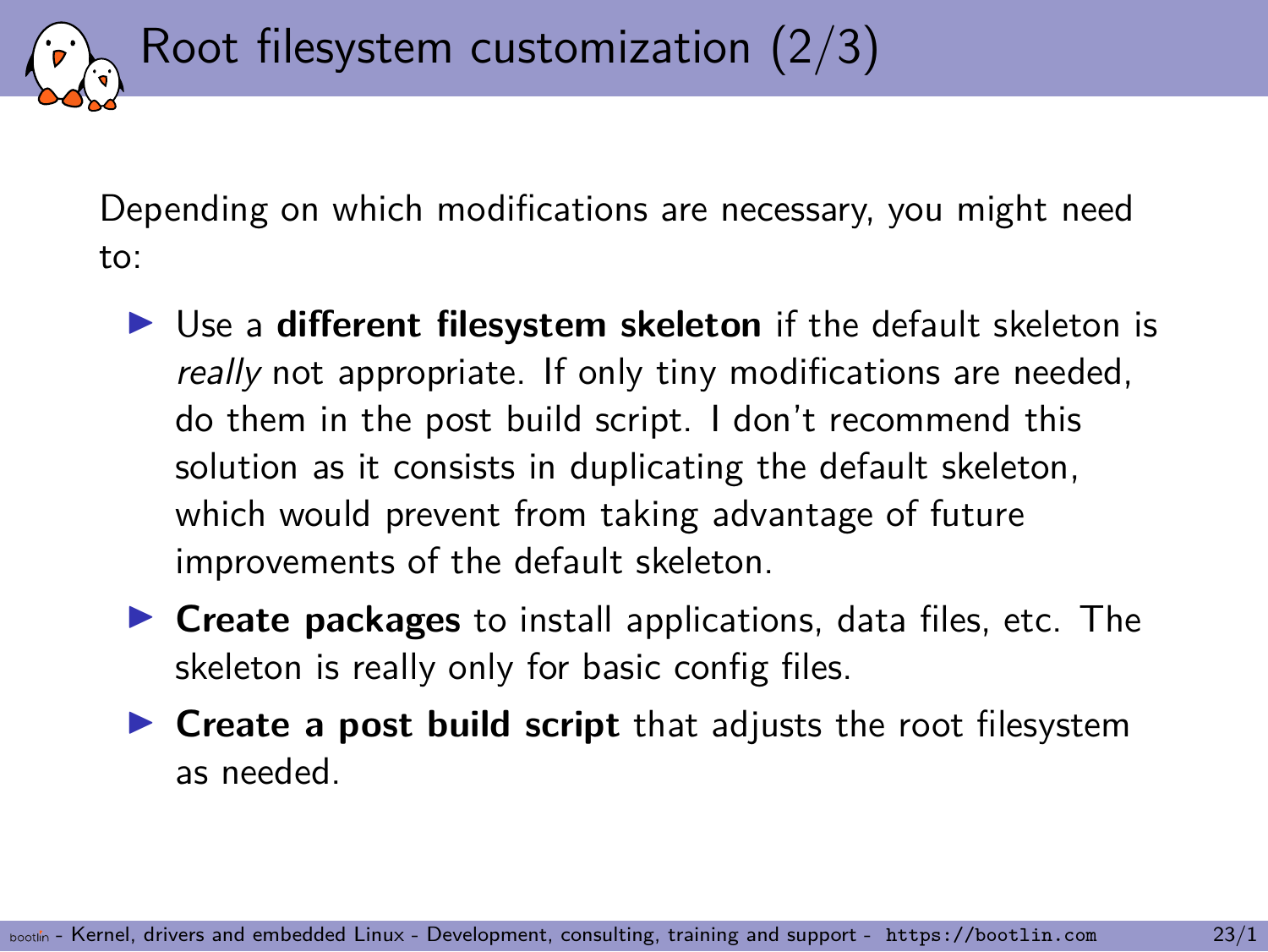Root filesystem customization (3/3)

- ▶ Create a post-build script in board/<company>/<project>/post-build.sh and tell Buildroot to run it with the BR2\_ROOTFS\_POST\_BUILD\_SCRIPT.
- ▶ This script is executed from the Buildroot main directory and receives the target filesystem directory as argument.
- $\blacktriangleright$  Typically, my script does:
	- ▶ Tune the /etc/inittab, /etc/fstab or /etc/securetty files
	- $\triangleright$  Copy the contents of board/<company>/<project>/rootfs-additions/ into the target root filesystem.

In this directory, I put additional init scripts, configuration files for network services, or override existing files.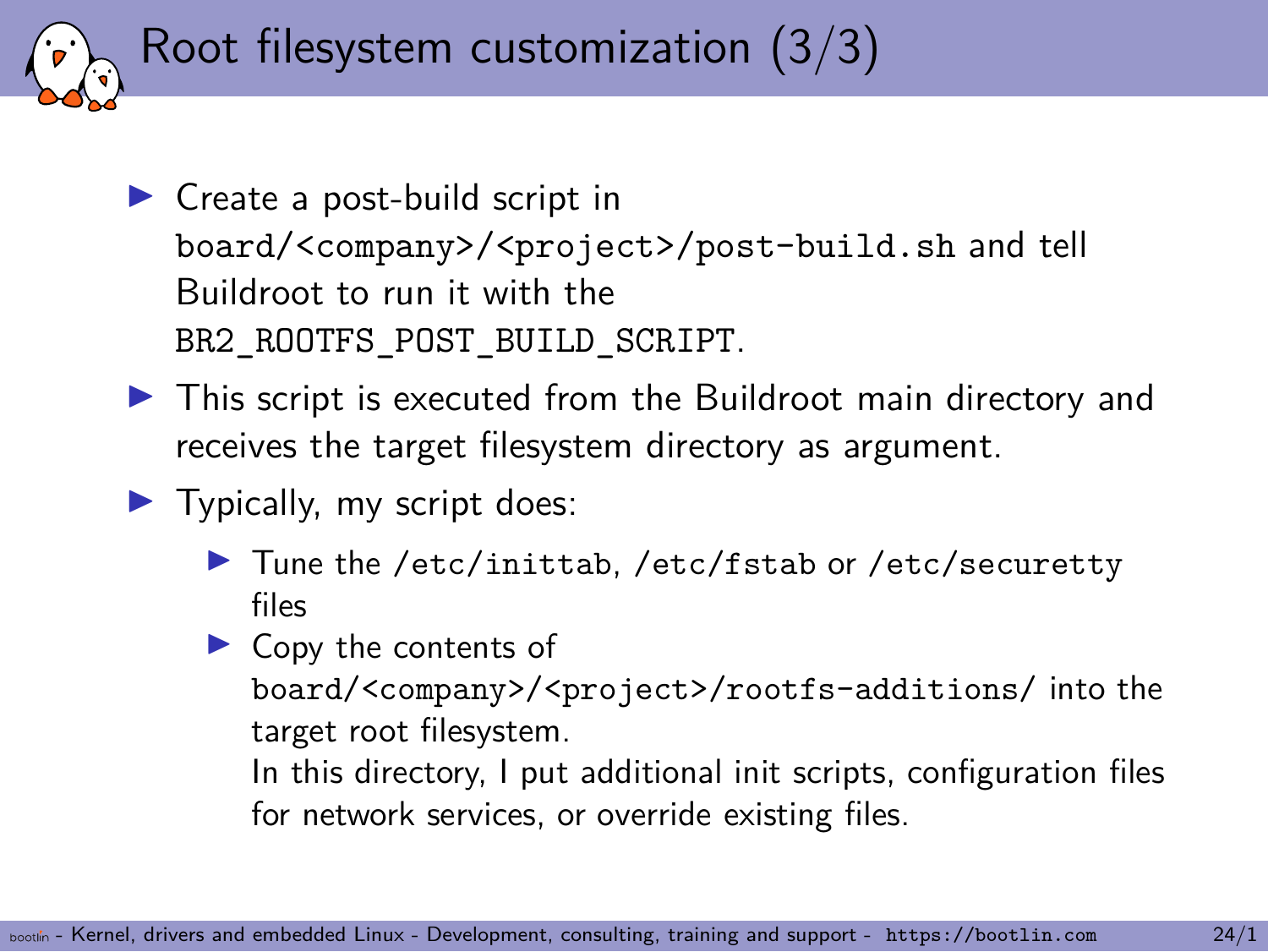Root filesystem customization: example script

#### TARGETDIR=\$1

```
# Set root password to 'root'. Password generated with
# mkpasswd, from the 'whois' package in Debian/Ubuntu.
sed -i 's%^root::%root:8kfIfYHmcyQEE:%' $TARGETDIR/etc/shadow
```

```
# Application/log file mount point
mkdir -p $TARGETDIR/applog
grep -q "^/dev/mtdblock7" $TARGETDIR/etc/fstab || \
    echo "/dev/mtdblock7\t\t/applog\tjffs2\tdefaults\t\t0\t0" \
    >> $TARGETDIR/etc/fstab
```

```
# Copy the rootfs additions
cp -a $BOARDDIR/rootfs-additions/* $TARGETDIR/
```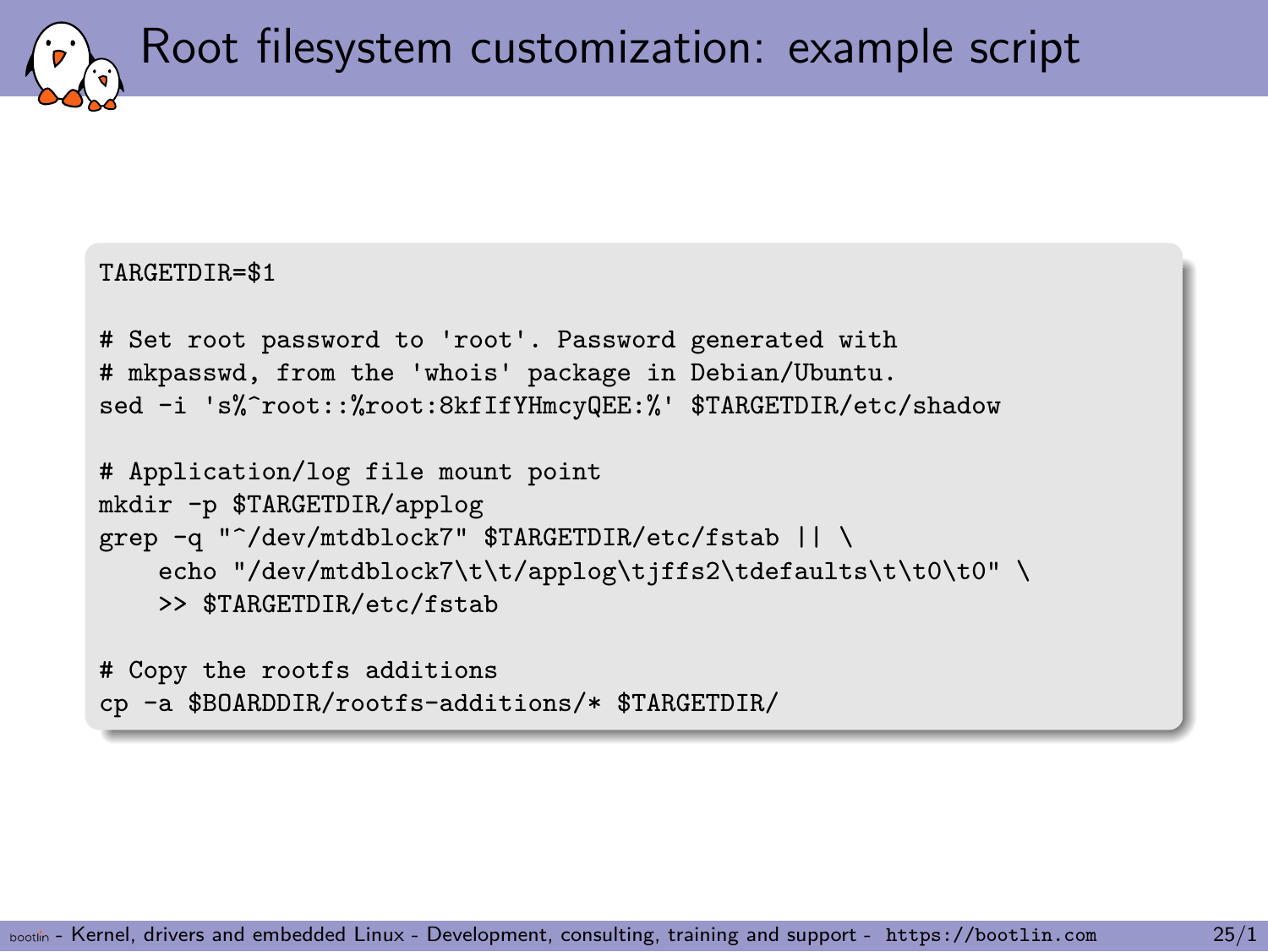

Buildroot offers four solutions for /dev management:

- ▶ **static**, where device files are created at build time. They are listed in a configurable *device table*.
- ▶ **devtmpfs**, the kernel filesystem which creates dynmically device nodes. Buildroot makes sure that your kernel has the right options selected. Recommended solution.
- ▶ **devtmpfs+mdev**, which allows to trigger scripts or applications on device insertion/removal.
- ▶ **devtmpfs+udev**, the full-fledge solution.

Whichever solution is choosen, there is still a *device table* used, which is used to set specific permissions and ownership on certain files or directories. The list of *device tables* is configured through BR2\_ROOTFS\_DEVICE\_TABLE.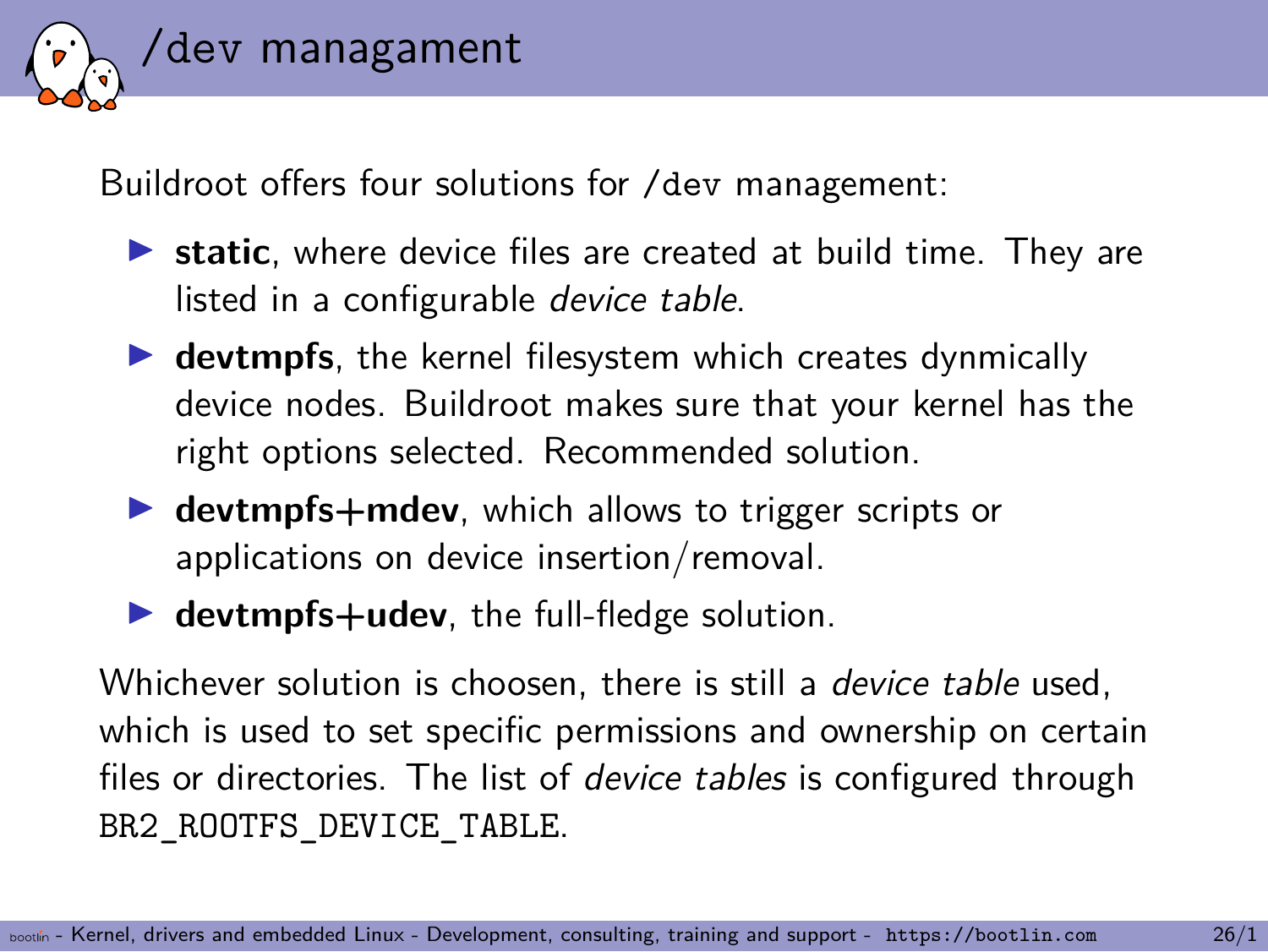## Project-specific packages (1/5)

- ▶ A project typically requires one or more specific packages, containing project-specific applications or libraries.
- $\blacktriangleright$  In order to make the build process fully integrated, those can be integrated in Buildroot.
- $\blacktriangleright$  In order to isolate your packages from all other packages, create a sub-directory for all your packages:
	- ▶ Create a package/<company>/ directory This allows to isolate your specific packages from all other packages.
	- ▶ Put a package/<company>/<company>.mk files into it, with just:

include package/<company>/\*/\*.mk

This tells Buildroot to parse the makefiles of your packages.

▶ Obviously, if you need to package an existing open-source component, package it under package/ and submit the patch to the Buildroot community.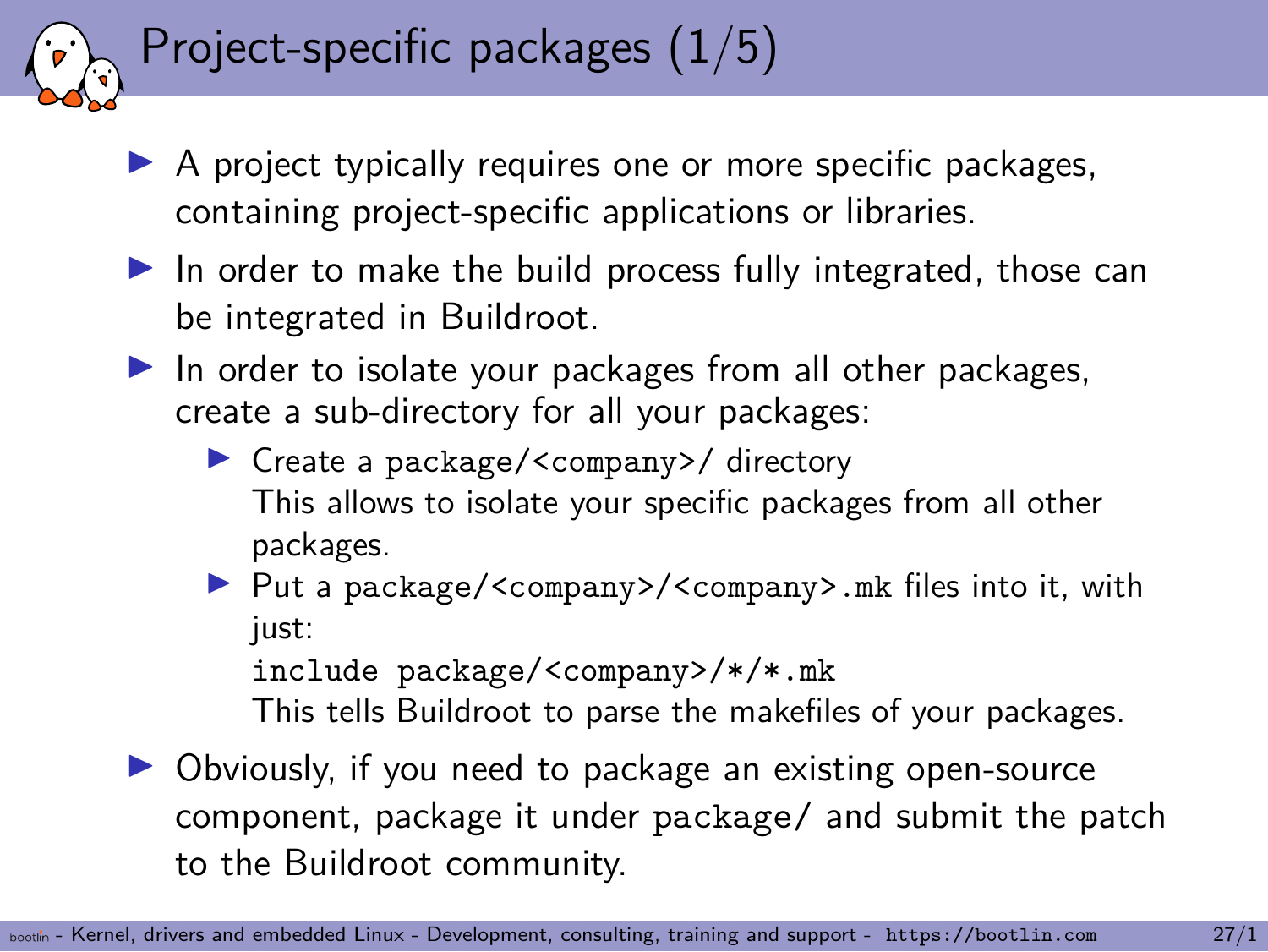## Project-specific packages (2/5)

For each package:

- ▶ Create a package/<company>/<yourpkg>/ directory
- ▶ Create a package/<company>/<yourpkg>/<yourpkg>.mk makefile that contains the recipe to build your package
- ▶ Create a package/<company>/<yourpkg>/Config.in file that details the configuration options of your package. At least one is mandatory, in order to enable/disable your package.
- ▶ From package/Config.in, source your package/<company>/<yourpkg>/Config.in, preferably in a company-specific menu to make merges with future Buildroot versions easier.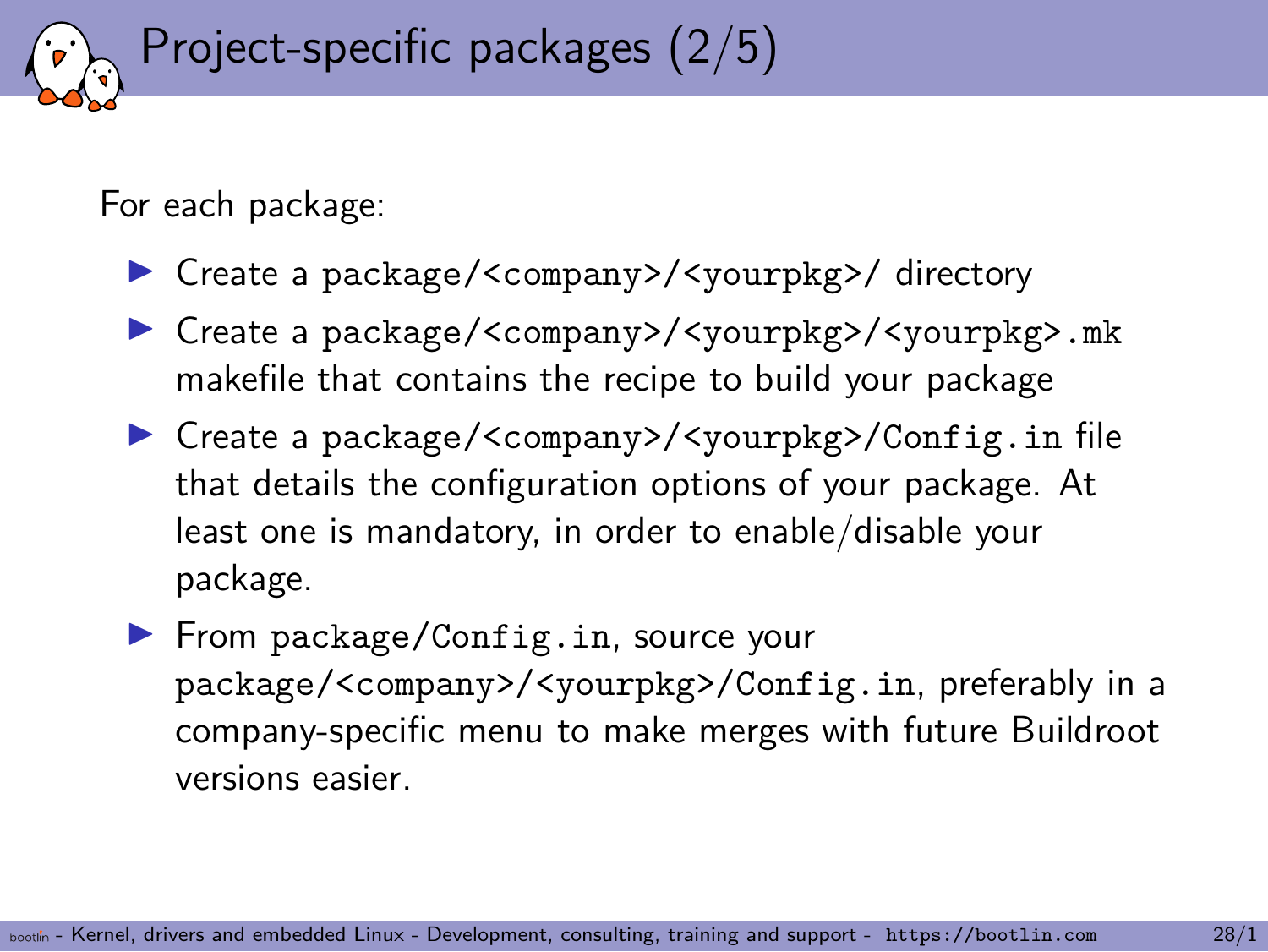## Project-specific packages (3/5)

To create the .mk file, three infrastructures are available:

▶ The **AUTOTARGETS** infrastructure, for autotools-based packages.

You describe the tarball URL and version, the dependencies and configuration options, and Buildroot does all the rest.

▶ The **CMAKETARGETS** infrastructure, for CMake-based packages.

Here as well, Buildroot does most of the work.

▶ The **GENTARGETS** infrastructure, for other packages not using a well-known build system.

Here, Buildroot has no knowledge of the build system, so you have to specify what needs to be done to configure, build and install the component.

See the Buildroot documentation for more details on using these package infrastructures.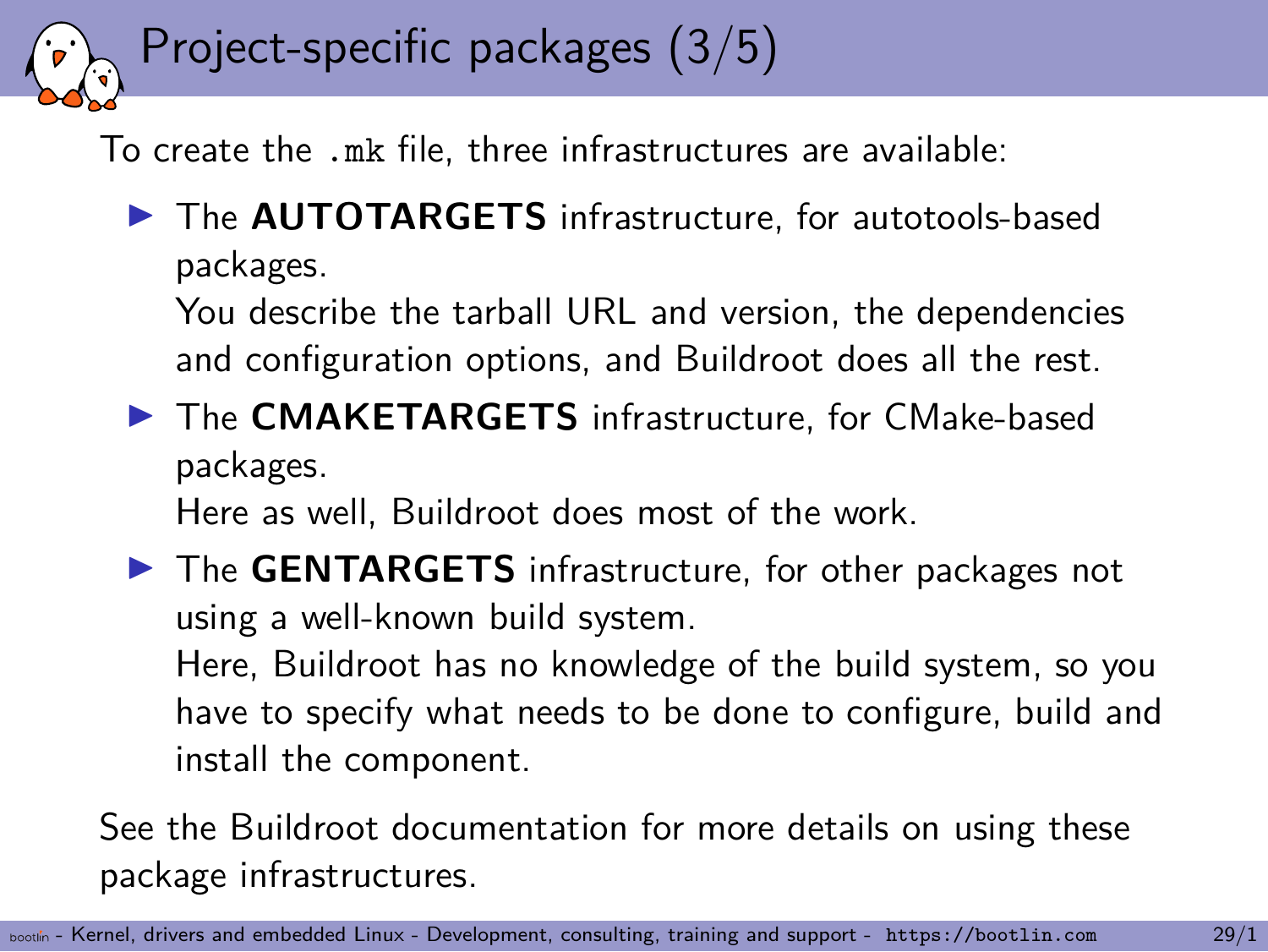

- ▶ Typically, the package source code is downloaded as a tarball from HTTP/FTP or from a Git/Mercurial/Subversion repository.
- $\triangleright$  For project-specific applications or libraries, it might be useful to store them locally.
	- $\triangleright$  For small utilities, it can be directly in the package directory, in an src/ subdirectory.
	- ▶ For larger programs or libraries having their own version control, it is possible to override the package extraction commands to copy their source code in the build directory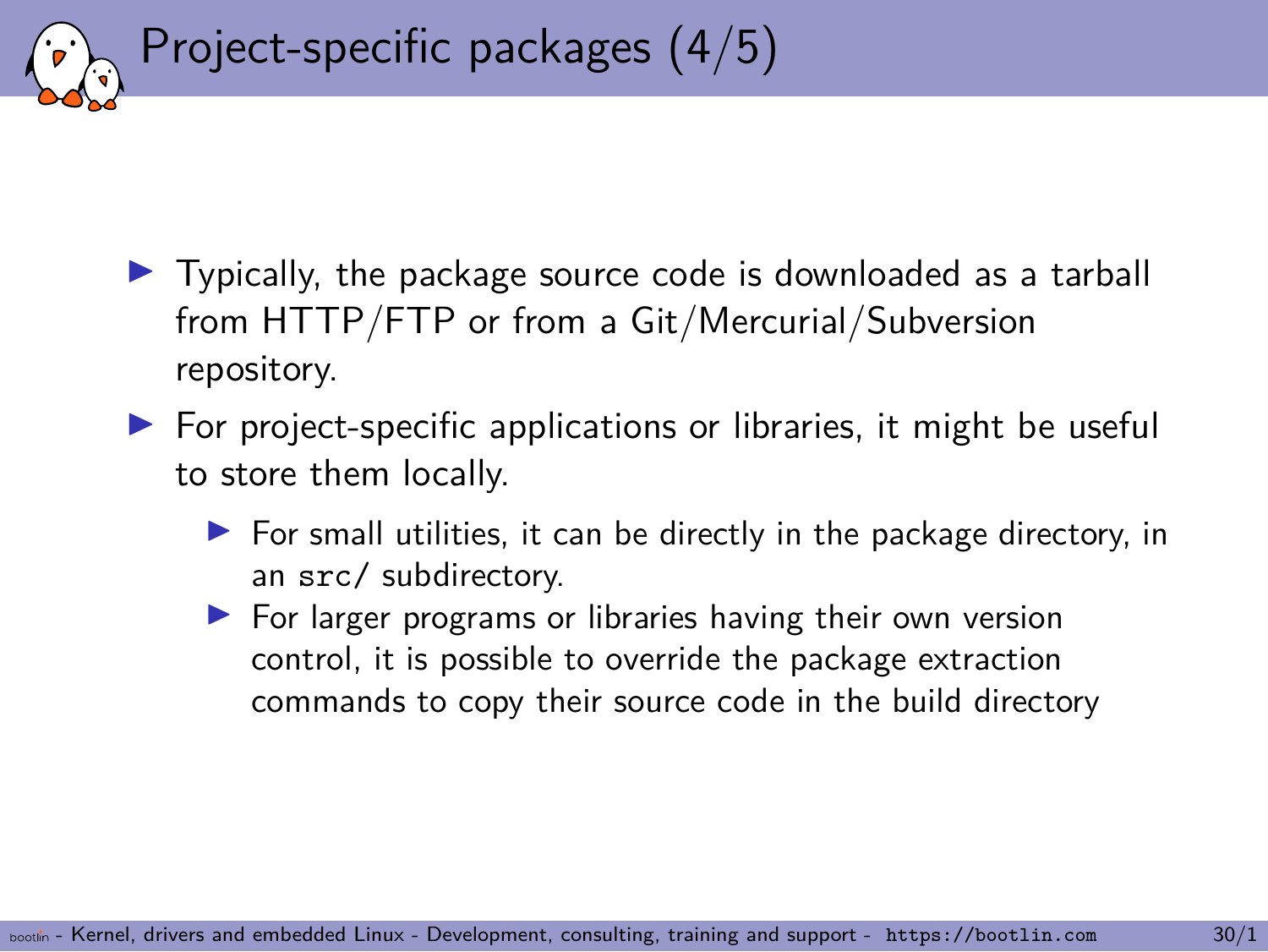```
Project-specific packages (5/5)
```
The application source code is stored in

../company-application/ relative to the Buildroot source code.

```
MY APPLICATION VERSION = 1.0
MY APPLICATION DEPENDENCIES = \setminusqextserialport host-pkg-config
define MY_APPLICATION_EXTRACT_CMDS
        cp -a $(TOPDIR)/../company-application/* $(@D)/
endef
define MY_APPLICATION_INSTALL_TARGET_CMDS
        cp $(@D)/myapp $(BINARIES_DIR)
endef
$(eval $(call CMAKETARGETS))
```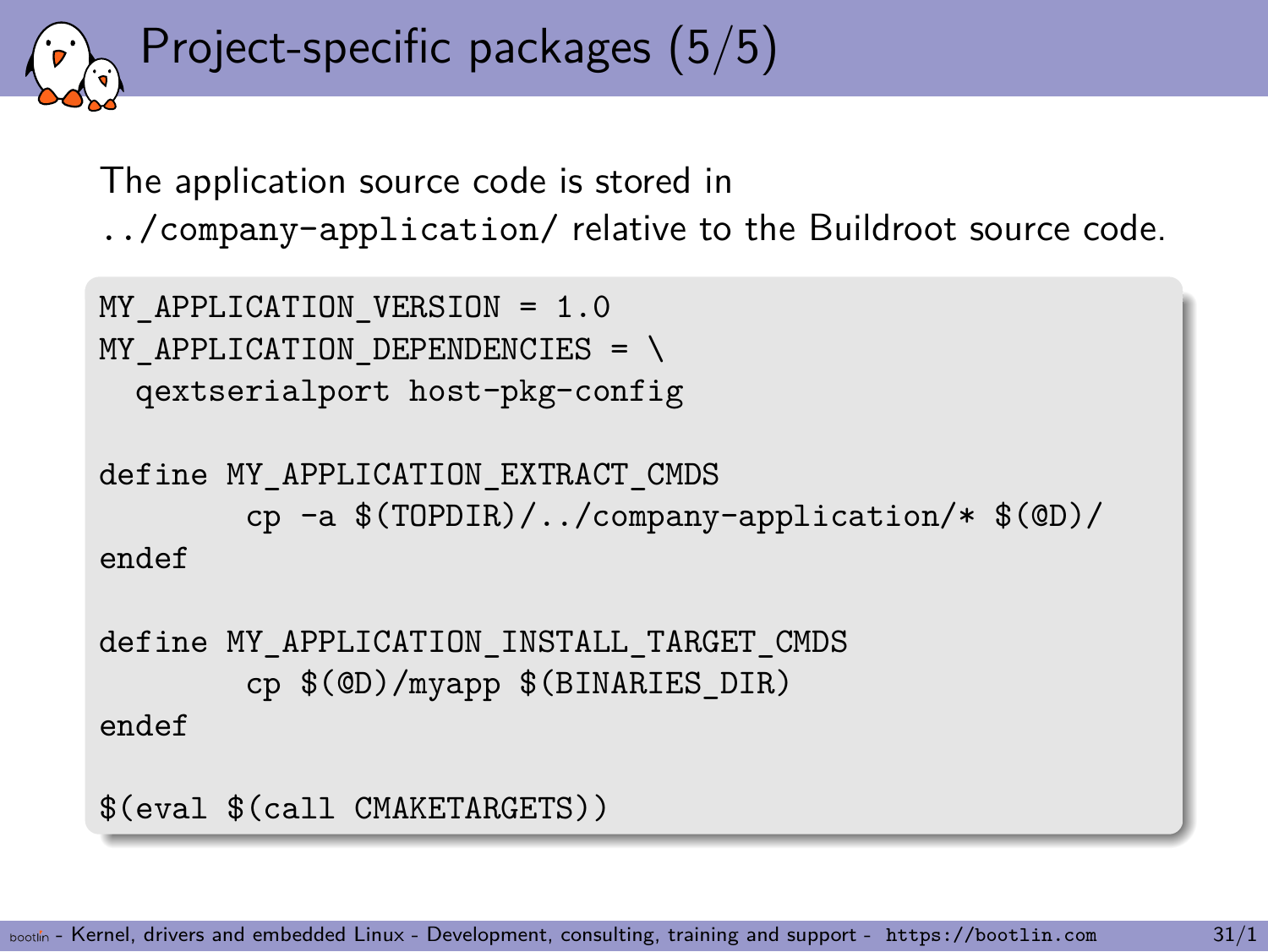

- ▶ Buildroot is really an *integration* utility. Once a package has been built, it is not rebuilt, even if its source code changes.
- $\triangleright$  When working on the development of a component, it is usually more convenient to build it outside of Buildroot, for a quicker compile/test/debug cycle.
- ▶ The upcoming *source directory override* feature, covered later, makes it easier to use Buildroot during development.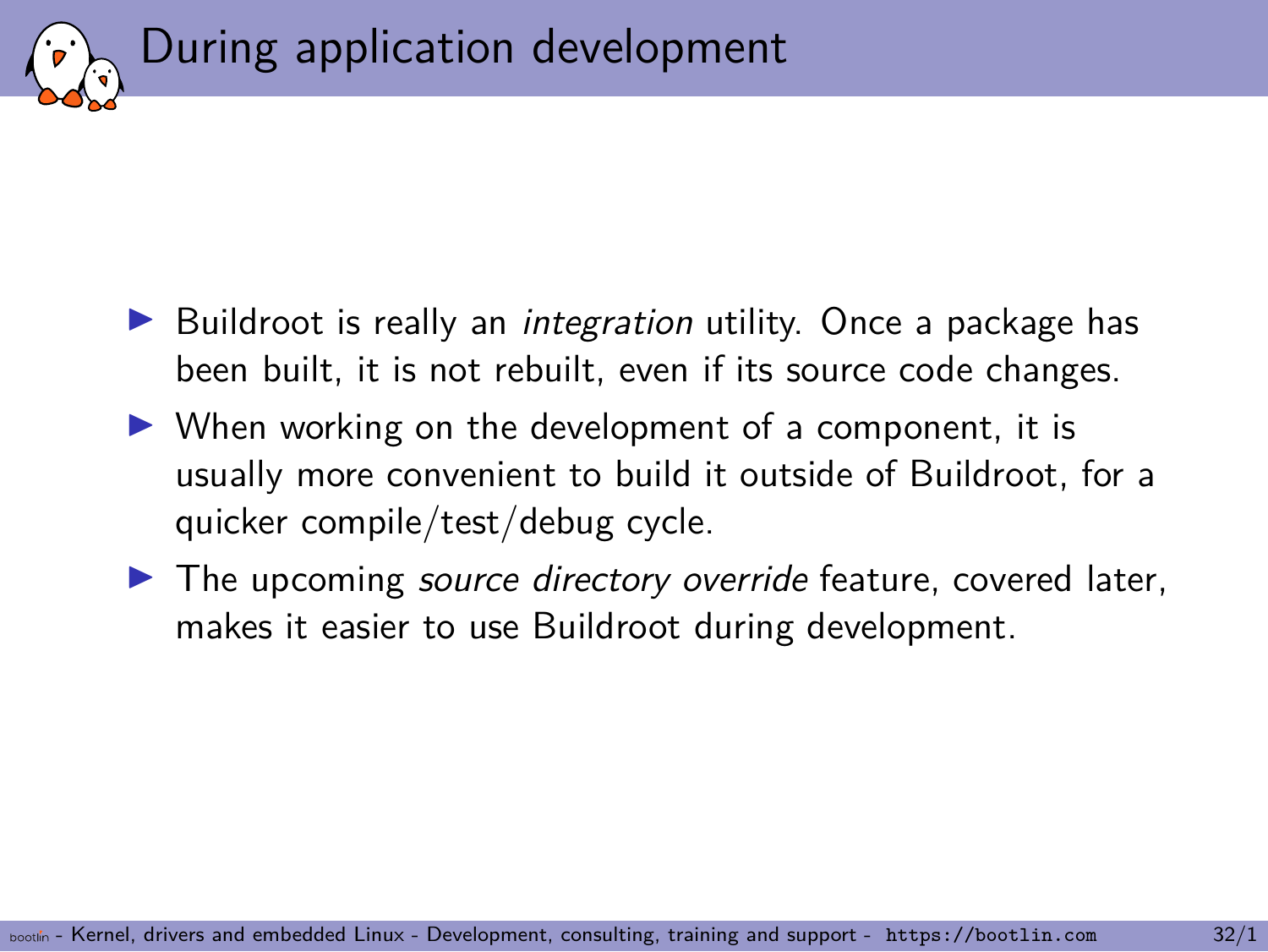Using Buildroot to build external components

- ▶ The output/host directory is the Buildroot SDK.
- ▶ output/host/usr/bin/ARCH-linux-\* are the cross-compilation utilities. A wrapper is used so that the compiler is passed the appropriate --sysroot option. From the user perspective, the compiler therefore automagically finds the libraries and headers.
- ▶ output/host/usr/bin also contains other useful utilities for the build process
	- $\triangleright$  pkg-config, which is configured to look for libraries in the right location by default.
	- $\triangleright$  qmake, if Qt is used, also configured with the correct paths
- ▶ output/toolchainfile.cmake is a *CMake* description of the toolchain. Can be passed to cmake using -DCMAKE\_TOOLCHAIN\_FILE=....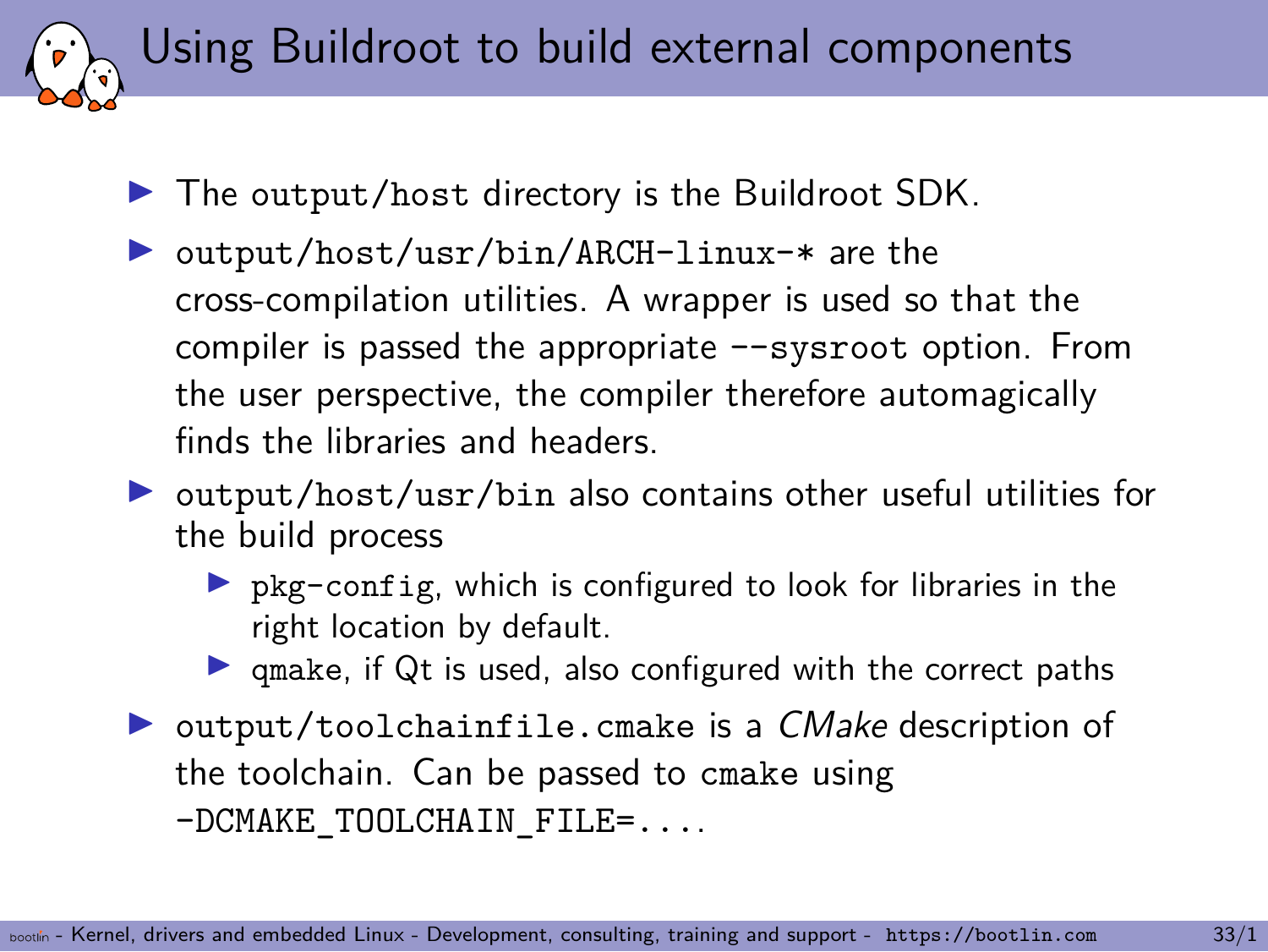Using Buildroot to build external components

### A simple application

BRPATH/output/host/usr/bin/arm-unknown-linux-gcc -o prog prog.c \$(BRPATH/output/host/usr/bin/pkg-config --libs --cflags glib-2.0)

### Autotools component

export PATH=\$PATH:BRPATH/output/host/usr/bin/ ./configure --host=arm-unknown-linux

### CMake component

cmake -DCMAKE\_TOOLCHAIN\_FILE=BRPATH/output/toolchainfile.cmake make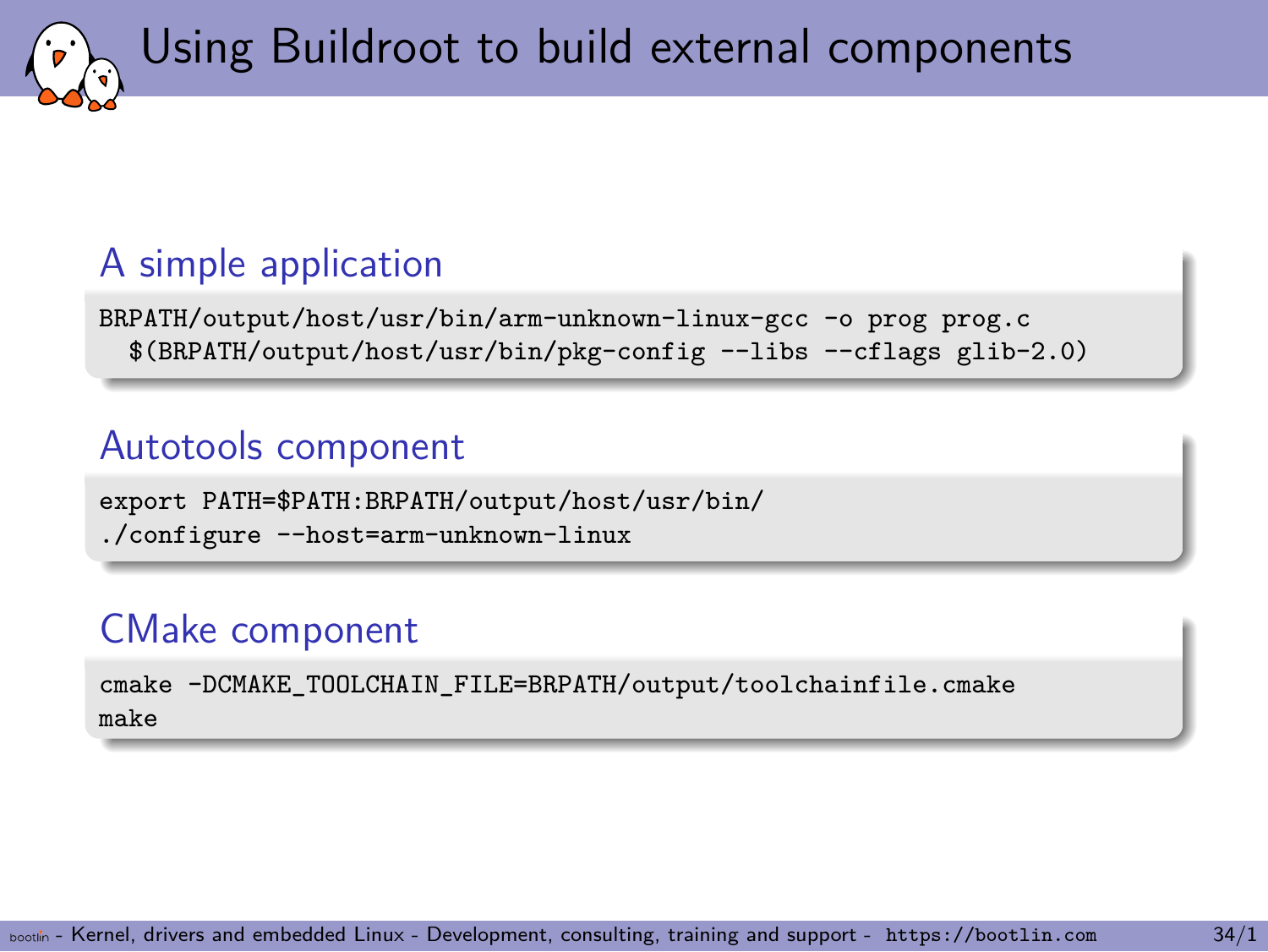Forcing Buildroot to rebuild a package

- ▶ Buildroot keeps **stamp files** in the package build directory output/build/pkg-version/. They are named .stamp\_extracted, .stamp\_configured, .stamp\_built, .stamp\_target\_installed, etc.
- ▶ Removing a stamp file and re-executing make will **force Buildroot to do the corresponding step** again.
- ▶ Removing the complete package build directory will **force Buildroot to rebuild the package from scratch**.
- ▶ This will be improved in the upcoming Buildroot version.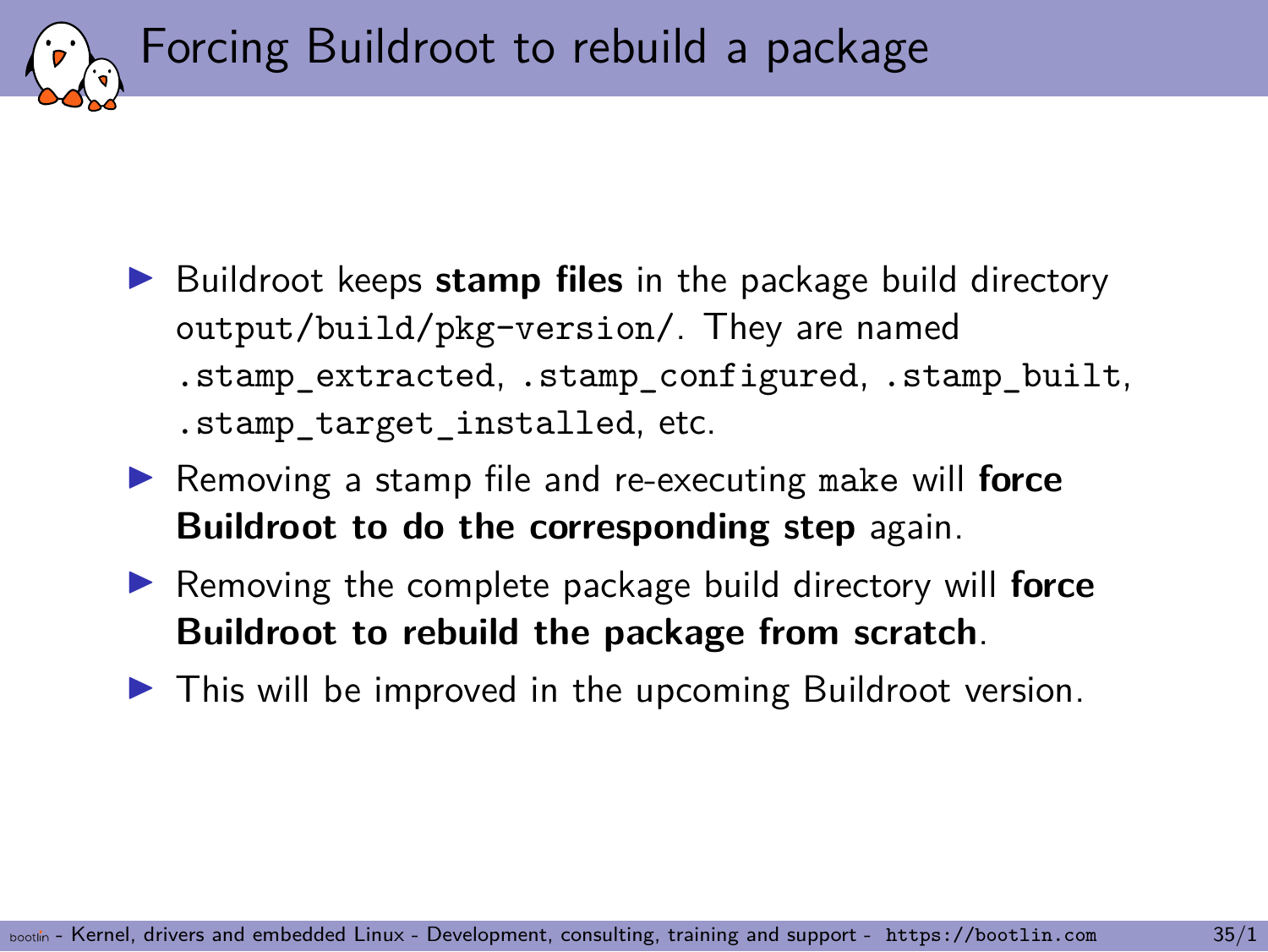Using NFS during application development

- ▶ Mounting the root filesystem over NFS is very practical during development
- ▶ The output/target directory created by Buildroot cannot directly be used for NFS mount, because it does not contain any device file and the permissions may not be correct. This is because Buildroot runs as non-root.
- $\blacktriangleright$  The recommended way is:
	- ▶ Ask Buildroot to generate a tarball image of the root filesystem
	- ▶ Uncompress this tarball image, as root, in some directory exported by NFS.
	- ▶ make && tar -xf -C /nfsroot/ output/images/rootfs.tar
- ▶ /nfsroot should be exported with the NFS options rw and no\_root\_squash in /etc/exports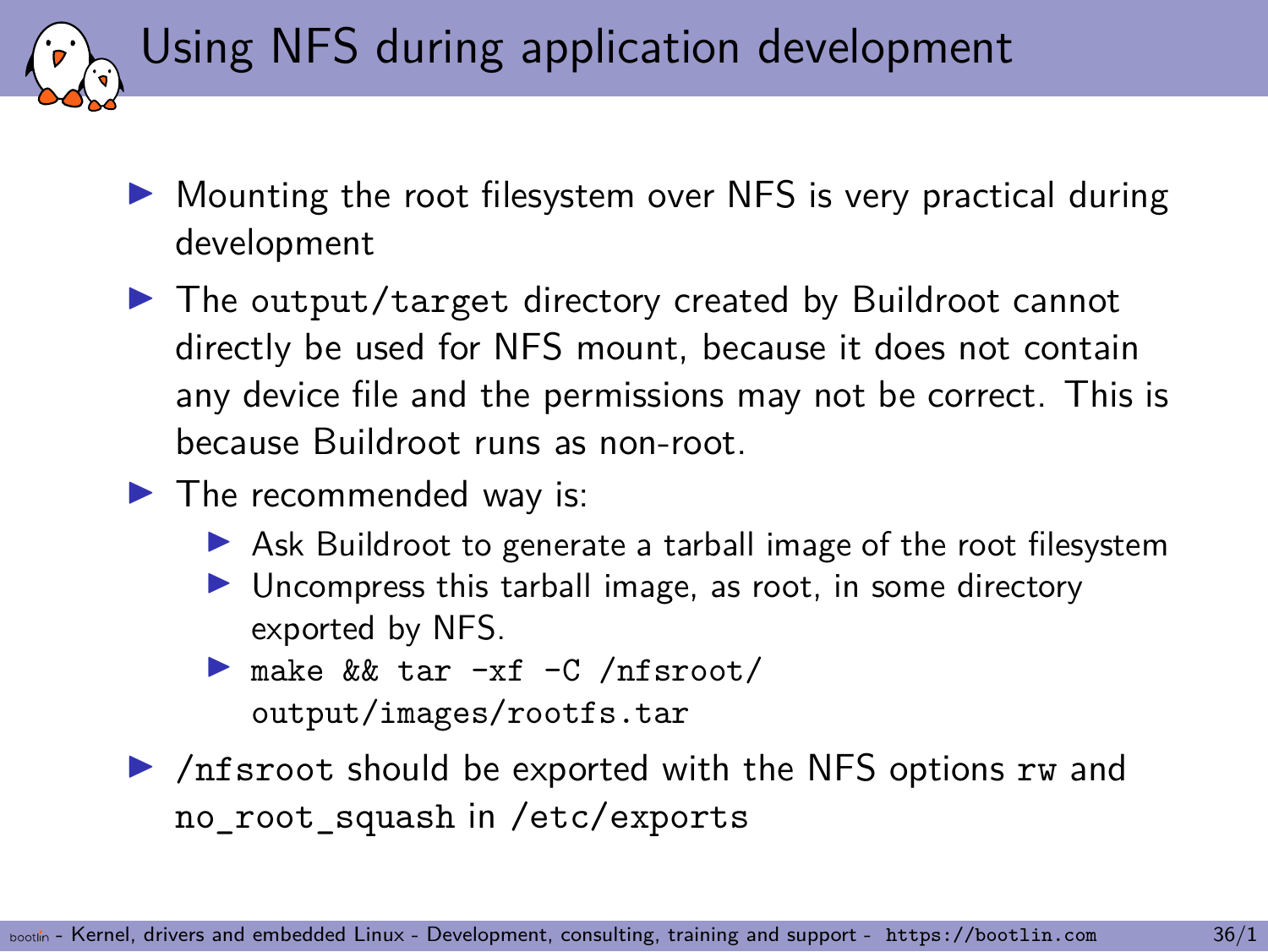Storing the project configuration

- ▶ Once you have defined a Buildroot configuration for your project, you want to save it somewhere and allow others to use it.
- ▶ Just do:
	- ▶ make savedefconfig Creates a defconfig file in the top Buildroot source directory.
	- ▶ mv defconfig configs/company\_project\_defconfig
- $\triangleright$  Others can then load this configuration very easily:
	- ▶ make company\_project\_defconfig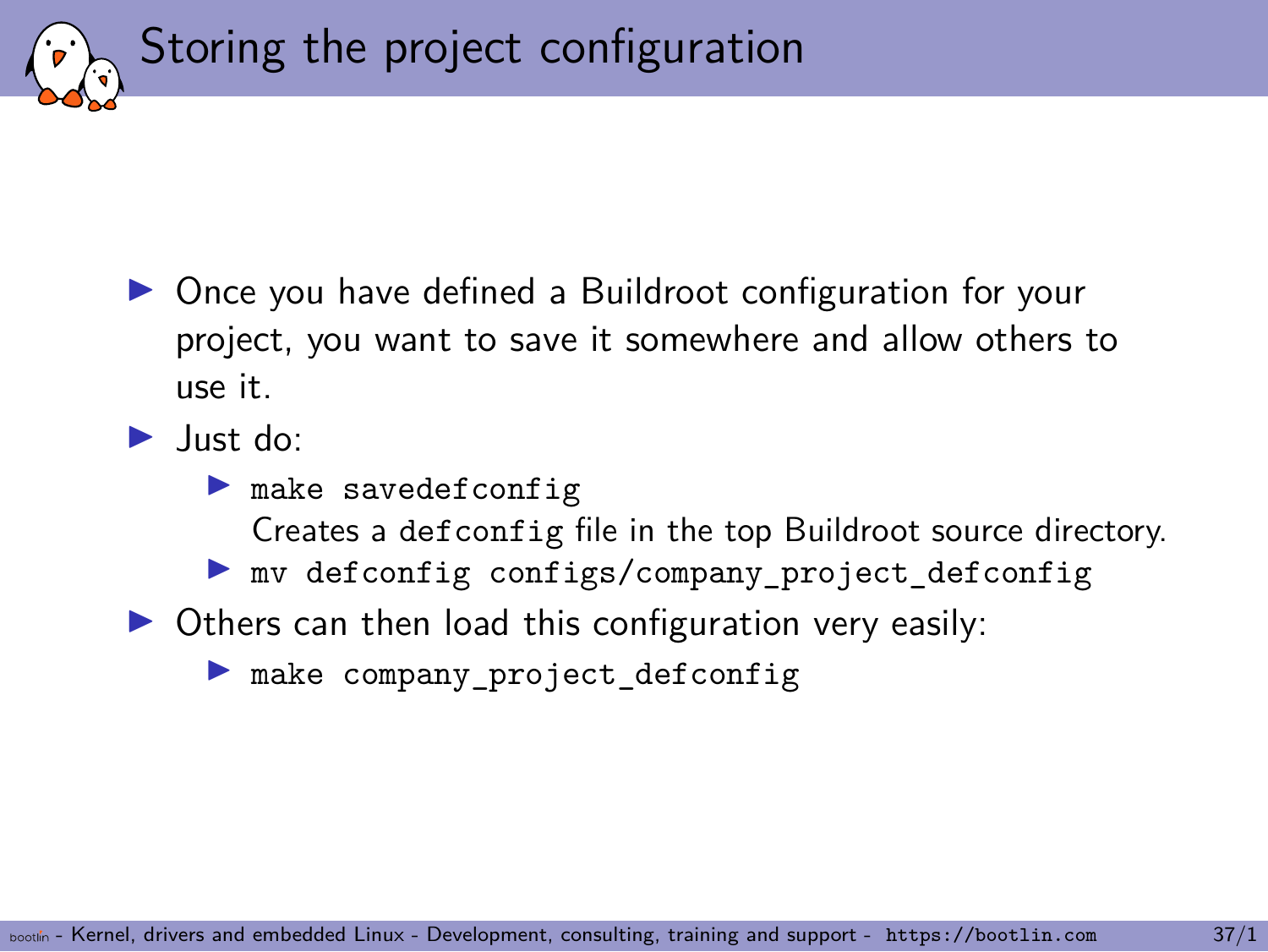Summarizing the project-specific bits

### $\blacktriangleright$  In the end, your project-specific bits are in:

- ▶ board/<company>/<project>/ for the kernel and bootloader patches and configuration, post-build script and root filesystem overlay
- ▶ configs/company\_project\_defconfig for the Buildroot configuration.
- ▶ package/company/ for your specific packages
- ▶ Your modifications are cleanly isolated from the Buildroot core, making it easy to upgrade Buildroot when needed.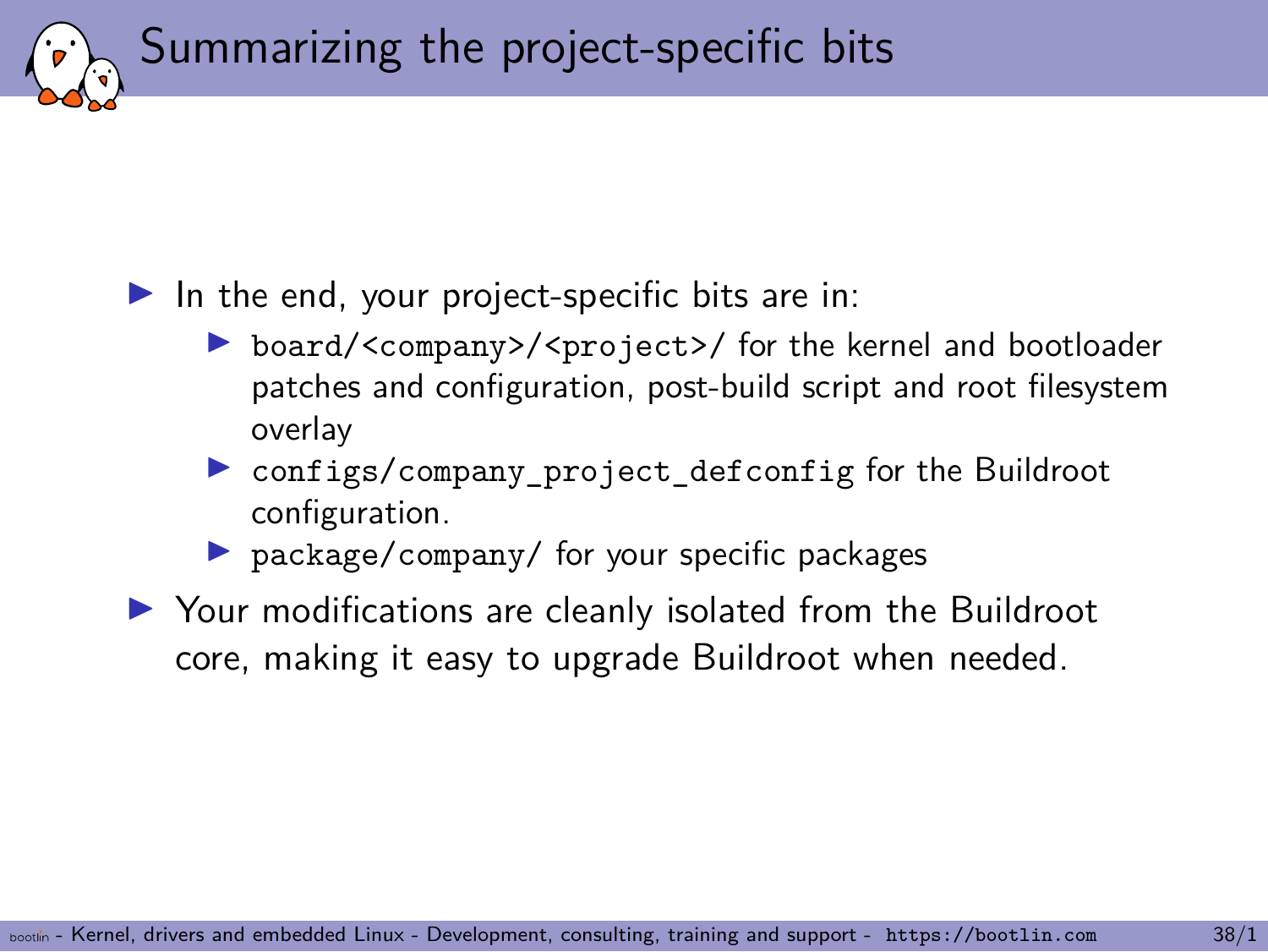

- ▶ When working on a project, you'll want to make sure that your build can be done offline in order to not depend on resources that may disappear from the Net.
- ▶ Here are some useful Buildroot features to do so:
	- ▶ make source will download into the Buildroot download cache *all* the files required to do the build
	- $\blacktriangleright$  make external-deps will list the name of all the files (essentially tarballs) that are required to do the build. Identifies the useful tarballs in the Buildroot download cache.
	- ▶ With the BR2\_PRIMARY\_SITE configuration option, Buildroot will download files from a specified HTTP/FTP server *before* trying to reach the official site for each package. Useful to create an internal server.
	- ▶ The location of the local download cache can be configured with BR2 DL DIR or with the BUILDROOT DL DIR environment variable.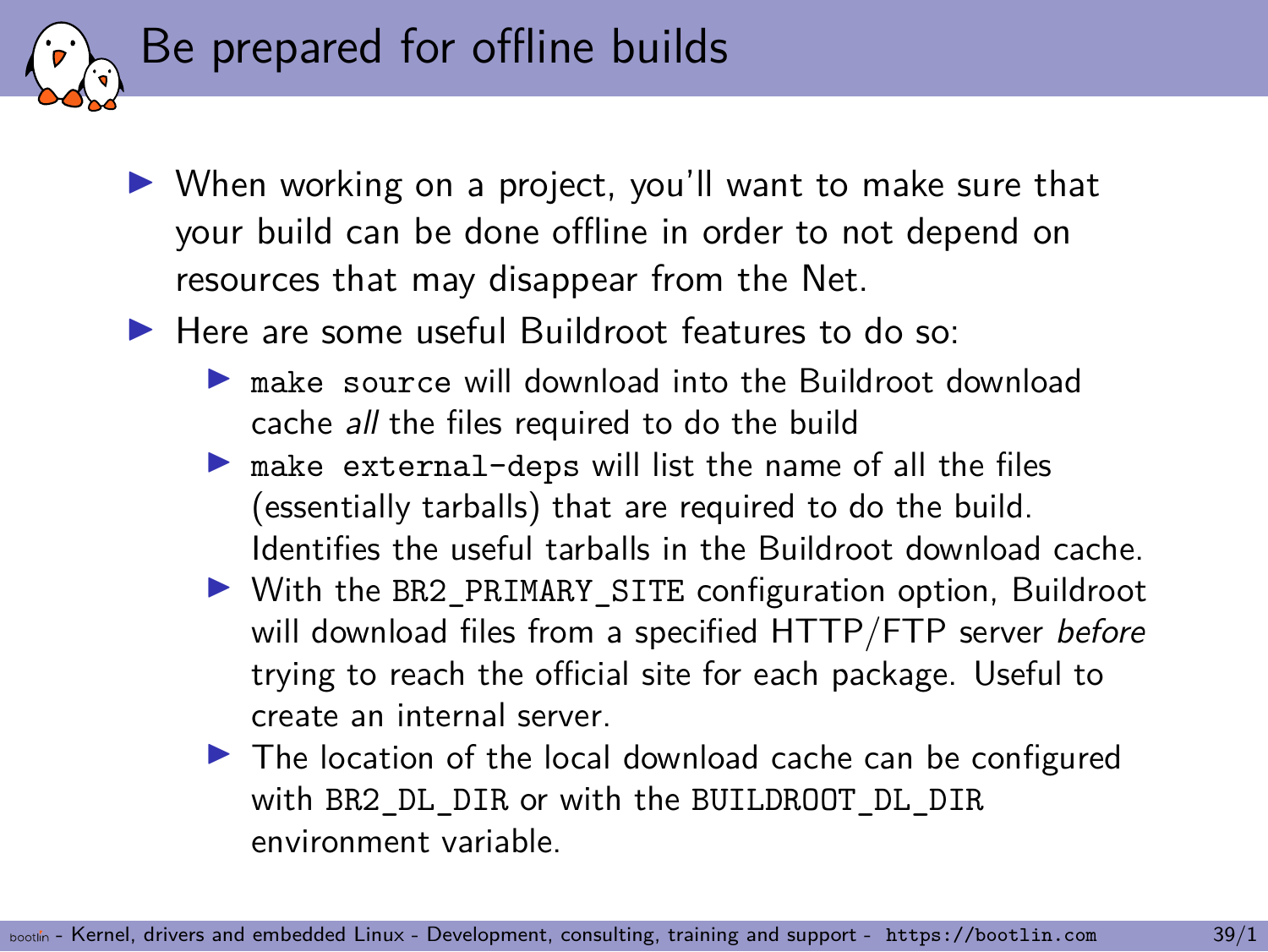

- $\blacktriangleright$  The upcoming 2011.11 release will natively support packages whose source code is in a local directory.
- $\blacktriangleright$  Simply need to use: MYPKG SITE =  $/$ some $/$ local $/$ directory MYPKG SITE METHOD = local
- ▶ Buildroot will *rsync* the source code from the specified location into its build directory in output/build/pkg-version.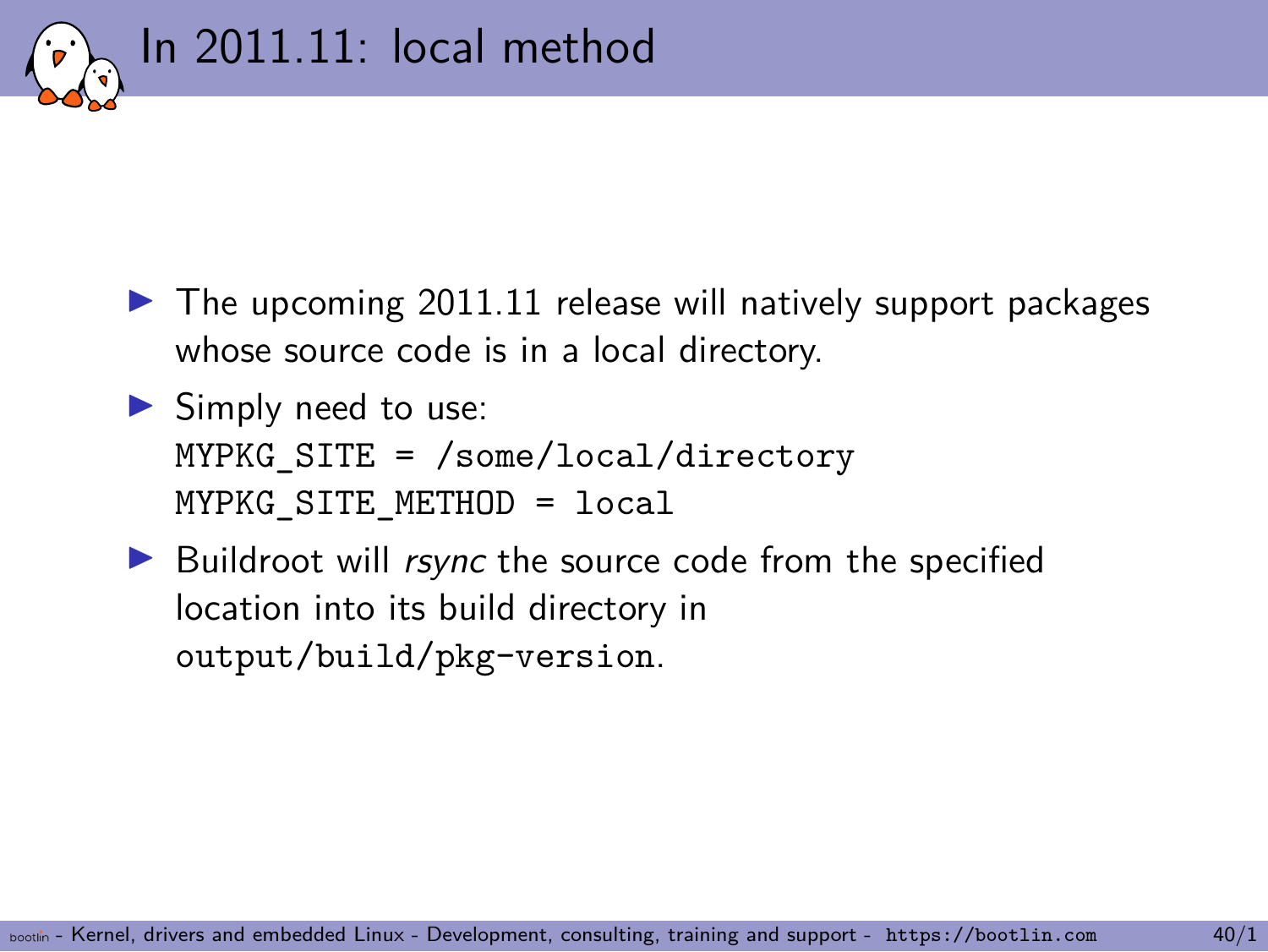In 2011.11: source directory override

- ▶ A package typically specifies a HTTP or FTP location for its tarball
- ▶ You might want to use a local source code for this package, instead of the official tarball
- ▶ The upcoming 2011.11 allows to specify an *override file* 
	- ▶ This file is simply a *makefile* with variable assignments
	- ▶ Those variable assignments allows you to tell Buildroot: "for package foo, use the source code in this directory rather than the normal tarball location"
	- ▶ ZLIB OVERRIDE SRCDIR = /home/foo/my-zlib/
	- ▶ LINUX OVERRIDE SRCDIR = /home/foo/linux-2.6/
- ▶ The source code is *rsync'ed* from the given source directory into the Buildroot build directory.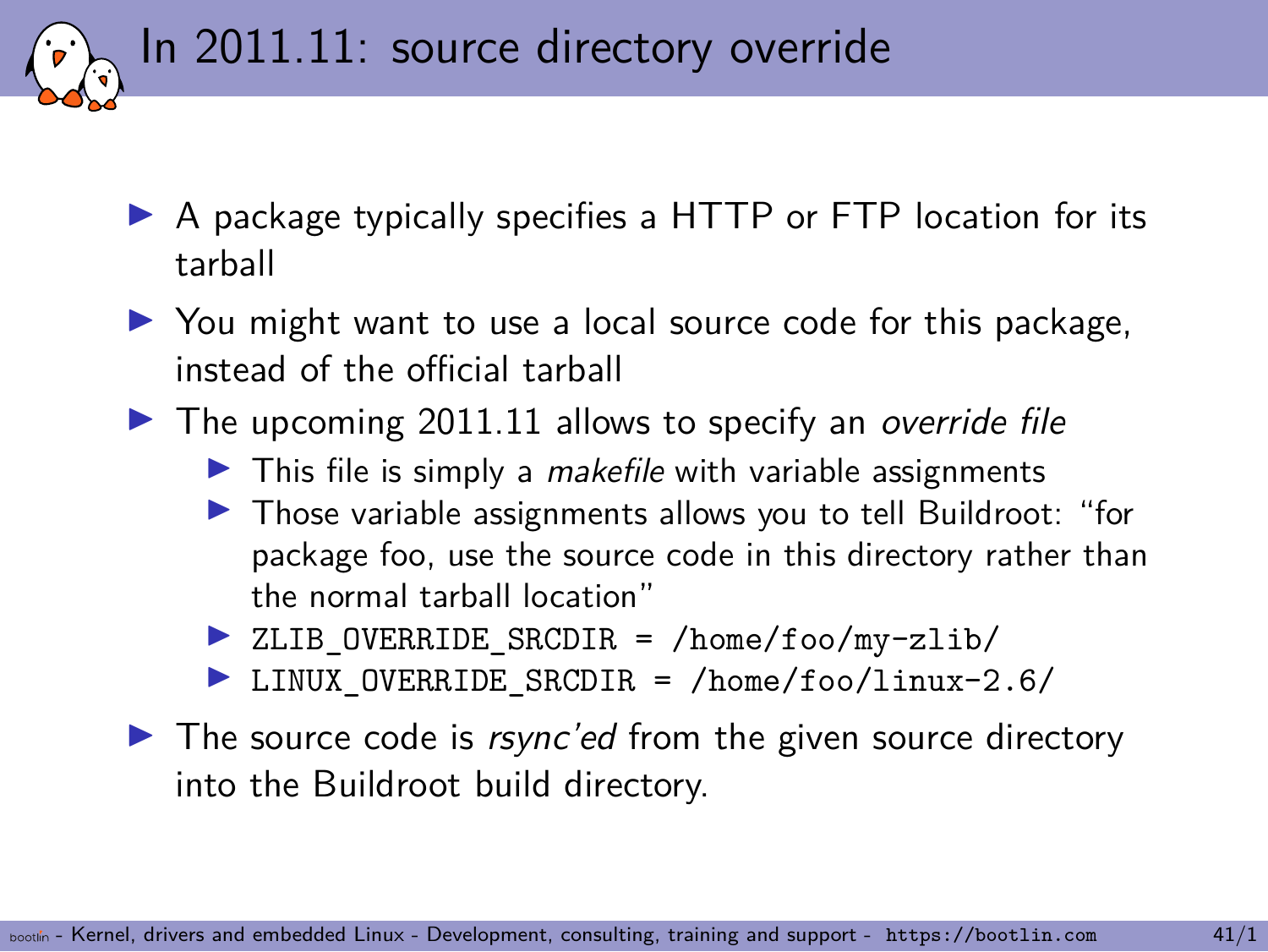

- ▶ Addition of make <pkg>-reconfigure and make <pkg>-rebuild
	- $\blacktriangleright$  Instead of manually manipulating the stamp files, those commands restart the package build process at the configuration stage or at the compilation stage.
	- ▶ Makes using *Buildroot* during kernel or application development a lot easier.
- ▶ Support for fetching from Mercurial repository
- ▶ Support for fetching using scp, both for packages and for the *primary download site*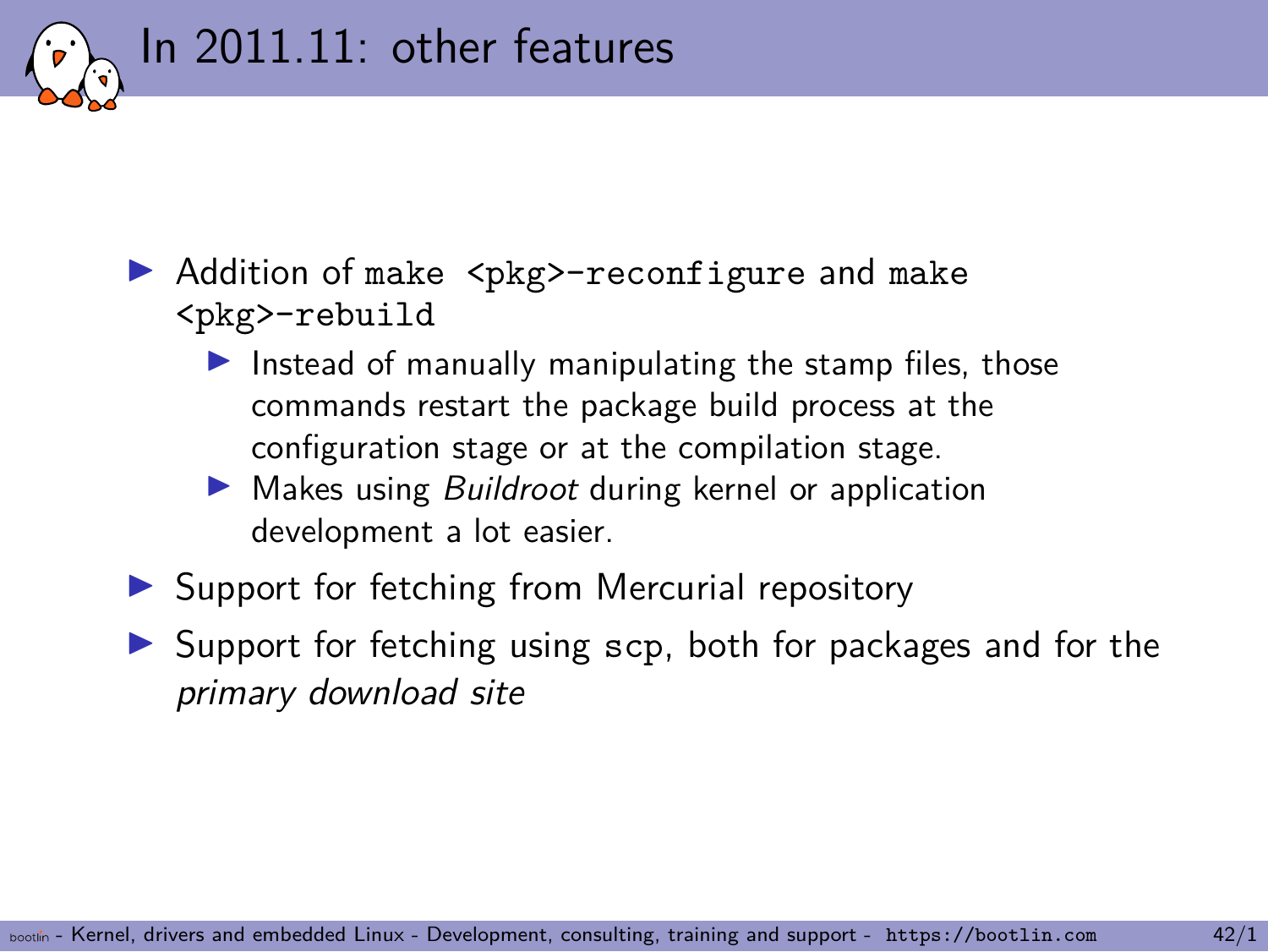

- ▶ Buildroot has multiple features making it easy to customize the generated system
	- ▶ Addition of kernel and bootloader patches and configuration
	- ▶ Addition of project specific configuration files and scripts
	- ▶ Addition of project specific packages
- ▶ These features makes Buildroot suitable to generate embedded Linux systems for a wide range of projects, with a preference on moderately large systems.
- ▶ From our experience, Buildroot also remains simple enough to be used and understood by non-Linux experts.